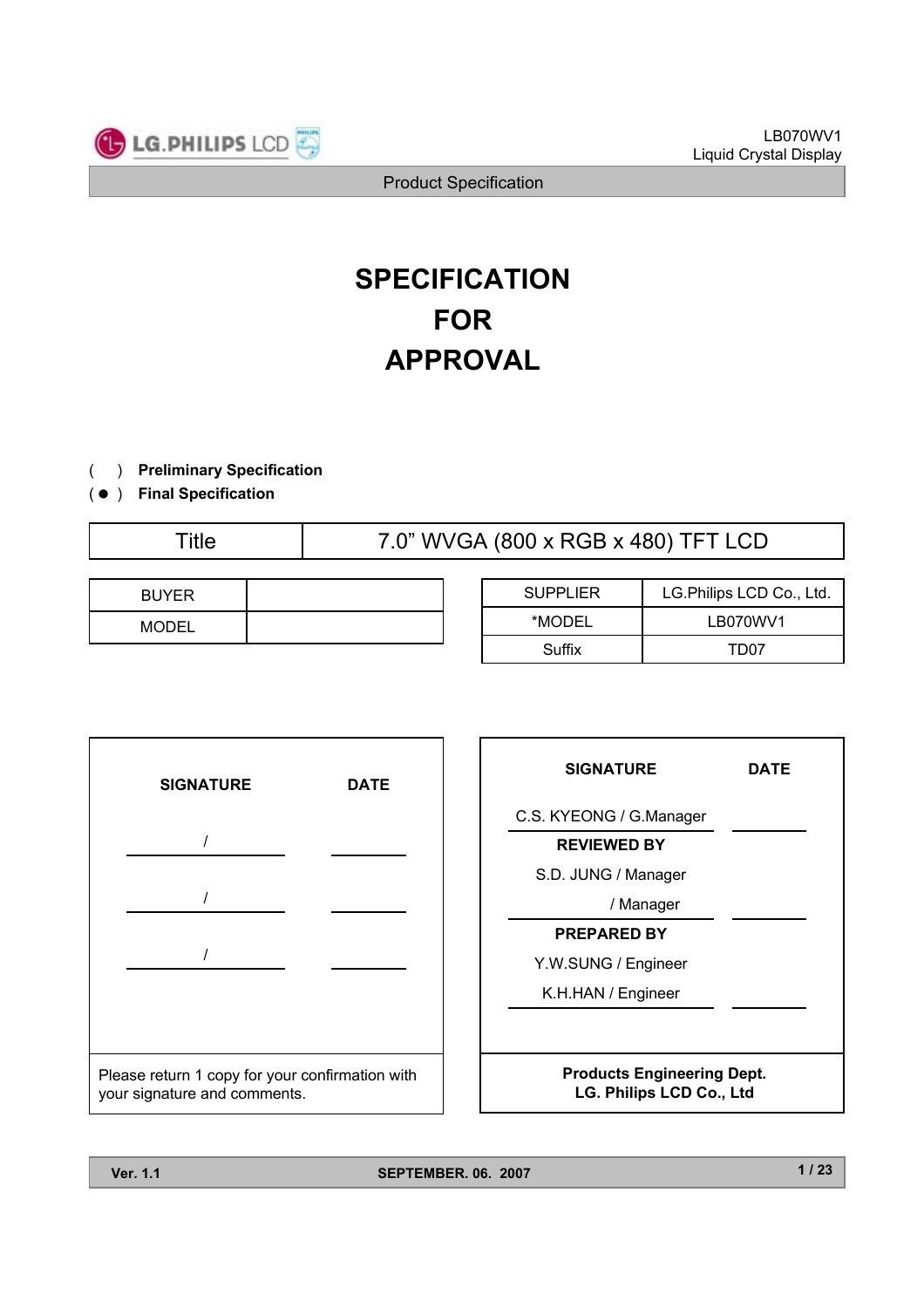

# **Contents**

| <b>No</b>      | <b>ITEM</b>                  | Page           |
|----------------|------------------------------|----------------|
|                | <b>COVER</b>                 | 1              |
|                | <b>CONTENTS</b>              | $\overline{2}$ |
|                | <b>RECORD OF REVISIONS</b>   | 3              |
| 1              | <b>GENERAL DESCRIPTION</b>   | 4              |
| $\overline{2}$ | ABSOLUTE MAXIMUM RATINGS     | 5              |
| 3              | ELECTRICAL SPECIFICATIONS    | 6              |
| $3 - 1$        | ELECTRICAL CHARACTREISTICS   | 6              |
| $3 - 2$        | INTERFACE CONNECTIONS        | 7              |
| $3-3$          | SIGNAL TIMING SPECIFICATIONS | 8              |
| $3 - 4$        | SIGNAL TIMING WAVEFORMS      | 9              |
| $3-5$          | COLOR INPUT DATA REFERNECE   | 10             |
| $3-6$          | <b>POWER SEQUENCE</b>        | 11             |
| 4              | OPTICAL SFECIFICATIONS       | 12             |
| 5              | MECHANICAL CHARACTERISTICS   | 16             |
| 6              | <b>RELIABLITY</b>            | 19             |
| 7              | INTERNATIONAL STANDARDS      | 20             |
| $7 - 1$        | <b>SAFETY</b>                | 20             |
| $7-2$          | <b>EMC</b>                   | 20             |
| 8              | <b>PACKING</b>               | 21             |
| $8 - 1$        | DESIGNATION OF LOT MARK      | 21             |
| $8 - 2$        | <b>PACKING FORM</b>          | 21             |
| 9              | <b>PRECAUTIONS</b>           | 23             |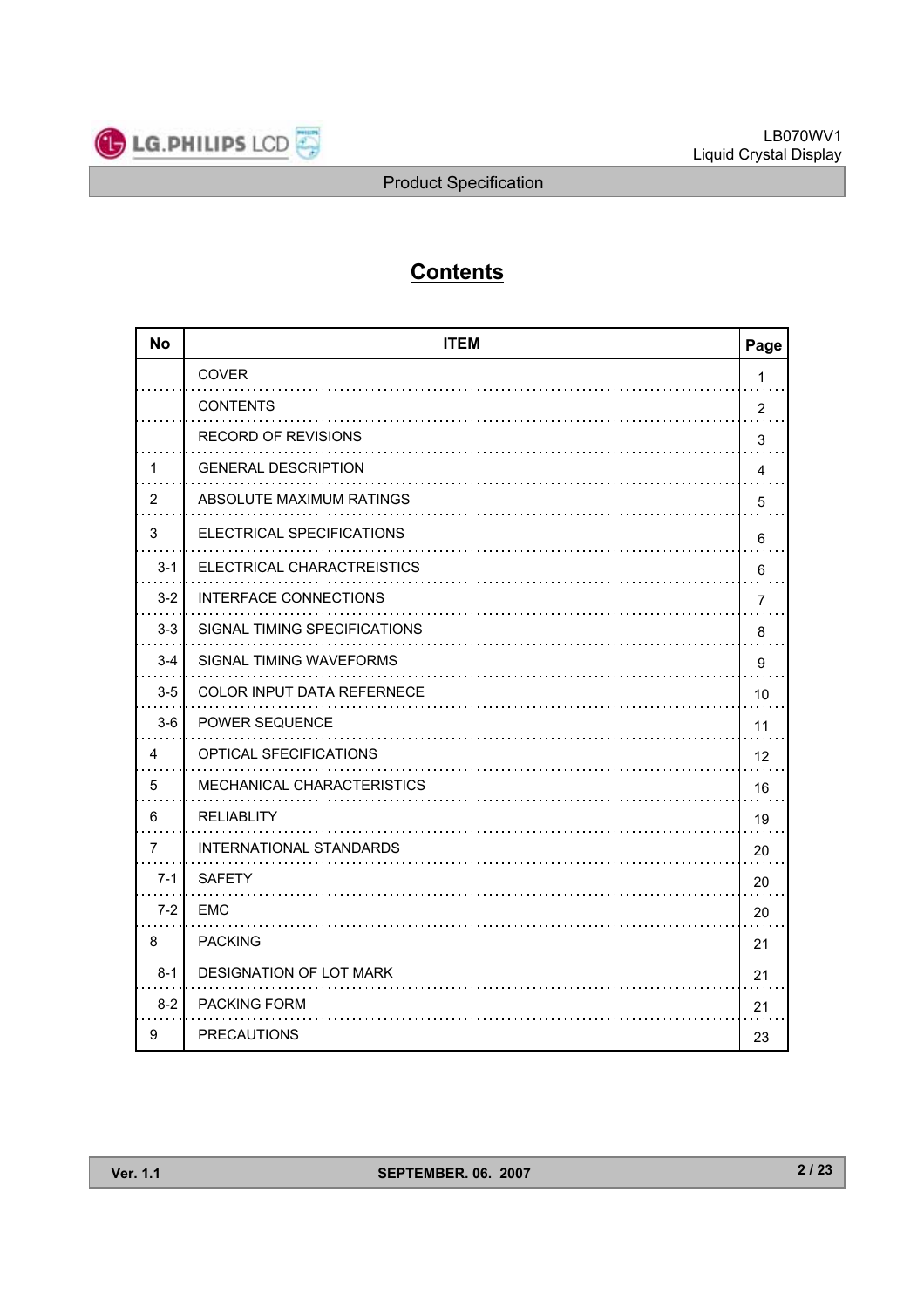

## **RECORD OF REVISIONS**

|         | Revision No Revision Date | Page                     | <b>Description</b>                          |
|---------|---------------------------|--------------------------|---------------------------------------------|
| Ver.1.0 | July.05.2007              | $\overline{\phantom{a}}$ | Final CAS                                   |
| Ver.1.1 | Sep.06.2007               | $\boldsymbol{7}$         | Modified module connector pin configuration |
|         |                           |                          |                                             |
|         |                           |                          |                                             |
|         |                           |                          |                                             |
|         |                           |                          |                                             |
|         |                           |                          |                                             |
|         |                           |                          |                                             |
|         |                           |                          |                                             |
|         |                           |                          |                                             |
|         |                           |                          |                                             |
|         |                           |                          |                                             |
|         |                           |                          |                                             |
|         |                           |                          |                                             |
|         |                           |                          |                                             |
|         |                           |                          |                                             |
|         |                           |                          |                                             |
|         |                           |                          |                                             |
|         |                           |                          |                                             |
|         |                           |                          |                                             |
|         |                           |                          |                                             |
|         |                           |                          |                                             |
|         |                           |                          |                                             |
|         |                           |                          |                                             |
|         |                           |                          |                                             |
|         |                           |                          |                                             |
|         |                           |                          |                                             |
|         |                           |                          | .                                           |
|         |                           | .                        | .                                           |
|         | .                         | .                        |                                             |
|         |                           | .                        |                                             |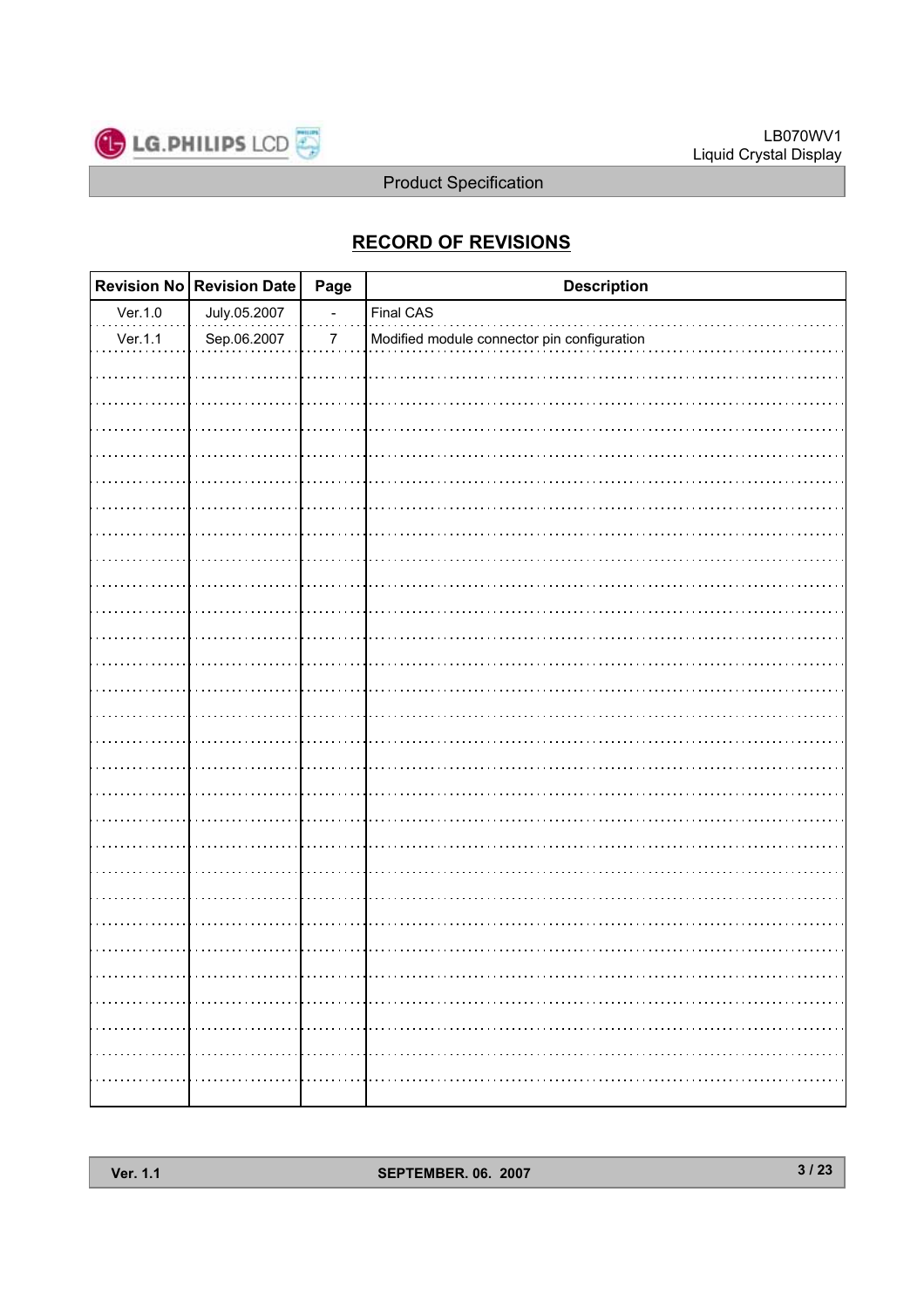

### **1. General Description**

The LB070WV1 is a Color Active Matrix Liquid Crystal Display with an integral Light Emitting Diode(LED) backlight system. The matrix employs a-Si Thin Film Transistor as the active element. It is a transmissive type display operating in the normally white mode. This TFT-LCD has 7.0 inches diagonally measured active display area with WVGA resolution(800 horizontal by 480 vertical pixel array). Each pixel is divided into Red, Green and Blue sub-pixels or dots which are arranged in vertical stripes. Gray scale or the brightness of the sub-pixel color is determined with a 6-bit gray scale signal for each dot, thus, presenting a palette of more than 262,144 colors.

The LB070WV1 has been designed to apply the interface method that enables low power, high speed, low EMI.

The LB070WV1 is intended to support applications where thin thickness, low power are critical factors and graphic displays are important. In combination with the vertical arrangement of the sub-pixels, the LB070WV1 characteristics provide an excellent flat display.



### **General Features**

| Active Screen Size       | 7.0 inches diagonal                                  |
|--------------------------|------------------------------------------------------|
| <b>Outline Dimension</b> | 165x104.6x5mm                                        |
| <b>Pixel Pitch</b>       | 0.1905 mm $\times$ 0.1905 mm                         |
| Pixel Format             | 800 horiz. by 480 vert. Pixels RGB strip arrangement |
| Color Depth              | 6-bit, 262,144 colors                                |
| Luminance, White         | 250 cd/m <sup>2</sup> (Typ.)                         |
| <b>Power Consumption</b> | $LCD(0.98W) + LED(1.7W)$                             |
| Weight                   | 115a                                                 |
| Display Operating Mode   | Transmissive mode, normally white                    |
| Surface Treatment        | Anti-glare treatment of the front polarizer          |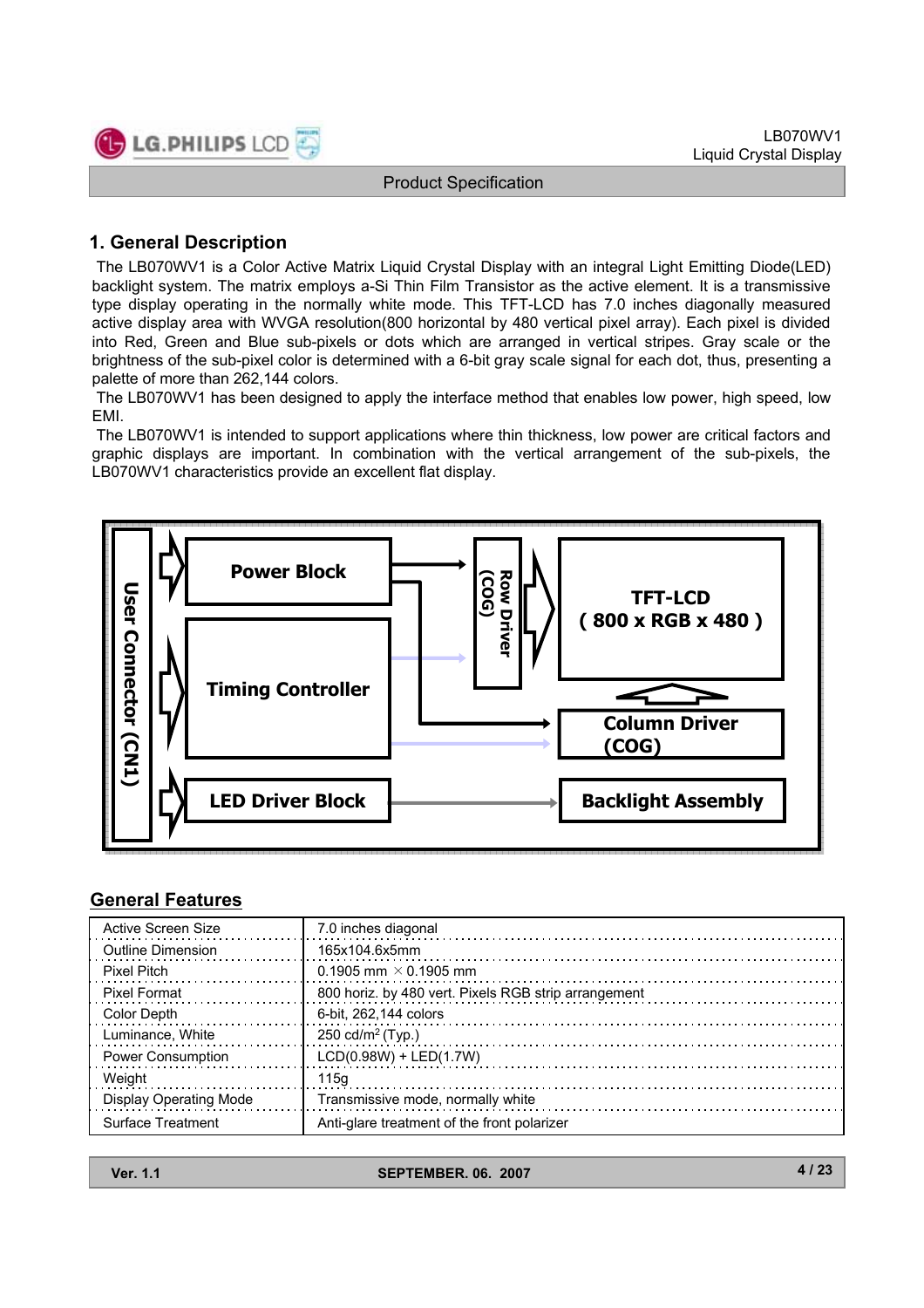

### **2. Absolute Maximum Ratings**

The following are maximum values which, if exceeded, may cause faulty operation or damage to the unit.

| <b>Parameter</b>         |                  |            | <b>Values</b> |            | <b>Units</b>            | <b>Notes</b>            |  |
|--------------------------|------------------|------------|---------------|------------|-------------------------|-------------------------|--|
|                          |                  | Symbol     | Min           | <b>Max</b> |                         |                         |  |
| Power Input Voltage(LCD) | <b>VCC</b>       | 0.0        | 3.6           | Vdc        | at $25 \pm 5^{\circ}$ C |                         |  |
| Power Input Voltage(LED) |                  | VLED       | 0.0           | 26         | Vdc                     | at $25 \pm 5^{\circ}$ C |  |
| Storage Temperature      |                  | <b>HST</b> | $-20$         | 70         | $^{\circ}C$             |                         |  |
| Operating                | Surface Of Panel | Тp         | $-10$         | 60         | $^{\circ}C$             | 1,2                     |  |
| Temperature<br>———       | Ambient          | Тa         |               |            | °C                      | 1, 2, 3                 |  |

**Table 1. ABSOLUTE MAXIMUM RATINGS**

Notes :

1. Maximum wet-bulb temperature is 46℃ . Condensation of dew must be avoided, because it may cause electrical current leakage, and deterioration of performance and quality.

2. The operating temperature means that LCD Module guarantees operation of the circuit.

All the contents of Electro-optical specifications are guaranteed under the room temperature condition. 3. This temperature is ambient temperature with regard to the heat which is generated under operation





**Ver. 1.1** SEPTEMBER. 06. 2007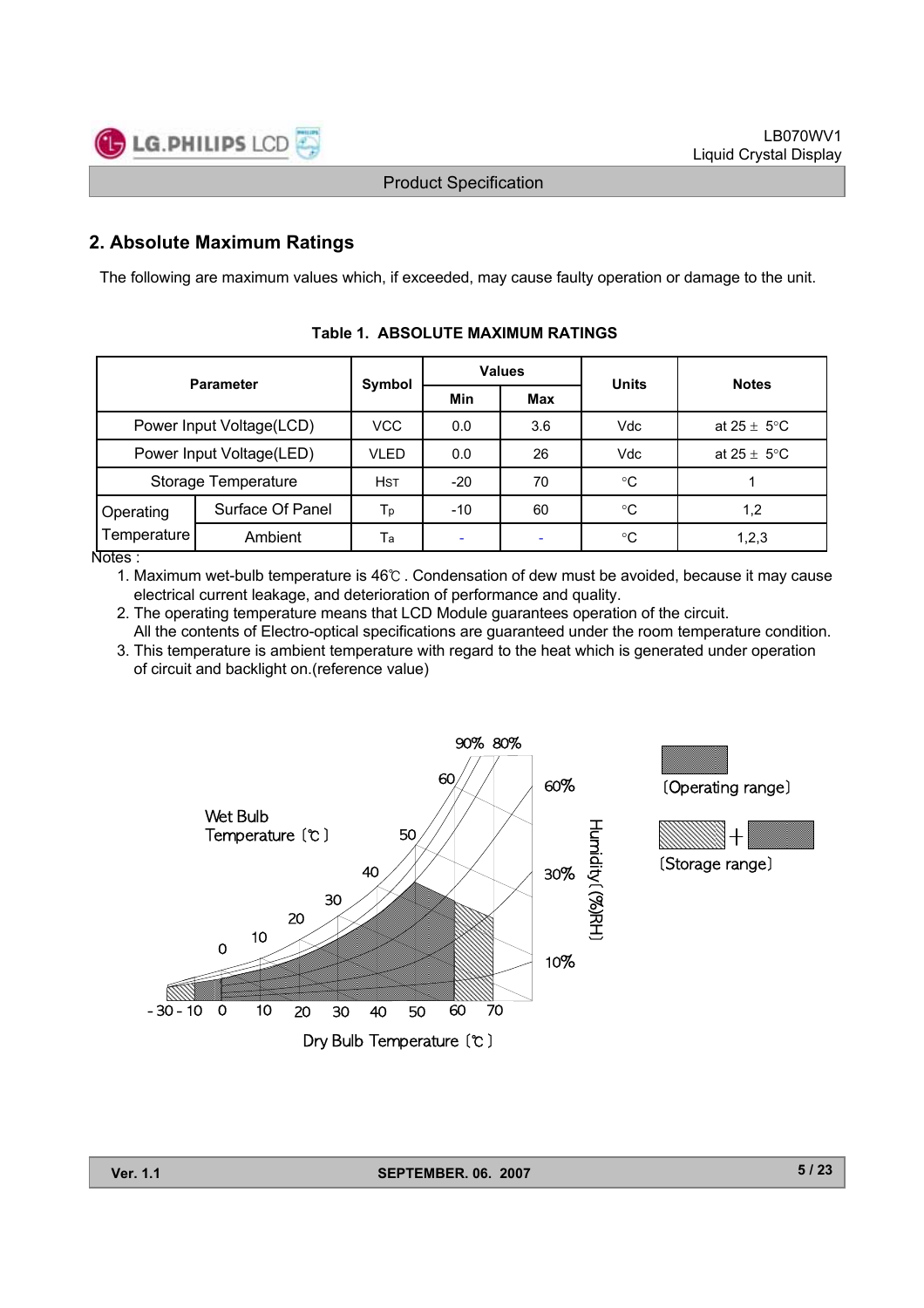

### **3. Electrical Specifications**

### **3-1. Electrical Characteristics**

The LB070WV1 requires two power inputs. One is employed to power the LCD electronics and to drive the TFT array and liquid crystal. The second input which powers the **LED**, is typically generated by an LED Driver. The LED Driver is an internal unit to the LCD.

|                                     |                       |                          | <b>Values</b> |           | <b>Notes</b> |                |
|-------------------------------------|-----------------------|--------------------------|---------------|-----------|--------------|----------------|
| <b>Parameter</b>                    | Symbol                | Min                      | <b>Typ</b>    |           |              |                |
| LCD:                                |                       |                          |               |           |              |                |
| Power Supply Input Voltage          | <b>VCC</b>            | 3.0                      | 3.3           | 3.6       | $V_{DC}$     |                |
| Power Supply Input Current          | $I_{\rm CC}$          |                          | 298           | 343       | mA           |                |
| Power Consumption                   | Pc.                   | $\overline{\phantom{0}}$ | 0.98          | 1.132     | Watt         |                |
| LED:                                |                       |                          |               |           |              |                |
| Power Supply Input Voltage          | $V_{LED}$             | 4.5                      | 5             | 5.5       | Vdc          |                |
| Power Supply Input Current          | $I_{LED}$             |                          | 340           | 395       | mA           | 2              |
| <b>LED Power Consumption</b>        | $P_{LEDC}$            |                          | 1.7           | 1.98      | Watt         | 3              |
|                                     | $BRT$ <sub>FREQ</sub> | 100                      | 200           | 300       | Hz           |                |
| <b>LED Brightness Control Input</b> | $BRT_{LOW}$           | 0                        |               | 0.2       | Vdc          |                |
| (PWM Signal Input)                  | $BRT_{HIGH1}$         | 1.4                      |               | 5         | Vdc          | $V_{LED}$ > 5V |
|                                     | $BRT_{HIGH2}$         | 1.4                      |               | $V_{LED}$ | Vdc          | $V_{LED}$ < 5V |

|  | Table 2. ELECTRICAL CHARACTERISTICS |
|--|-------------------------------------|
|  |                                     |

#### Note)

- 1. The specified current and power consumption are under the Vcc = 3.3V , 25℃ , fv = 60Hz condition whereas "Full Black Pattern" is displayed and fv is the frame frequency.
- 2. The typical operating current is for the typical surface luminance  $(L_{WH})$  in optical characteristics. (When PWM is operating DC(5V))
- 3. The LED power consumption shown above includes the loss of LED Driver.

| Table 3. Backlight Unit(without LED Driver) | $(T_a = 25^\circ C)$ |
|---------------------------------------------|----------------------|
|                                             |                      |

| <b>Parameter</b>           | Symbol    | Min        | Typ  | Max                      | Unit | <b>Notes</b> |
|----------------------------|-----------|------------|------|--------------------------|------|--------------|
| <b>LED forward Current</b> |           | -          | 20   | $\overline{\phantom{0}}$ | mA   |              |
| <b>Power Consumption</b>   | <b>BL</b> | ィっ<br>ے. ا | 1.35 | 1.5                      | Watt |              |

#### Note)

1. The permissible forward current of LED vary with environmental temperature.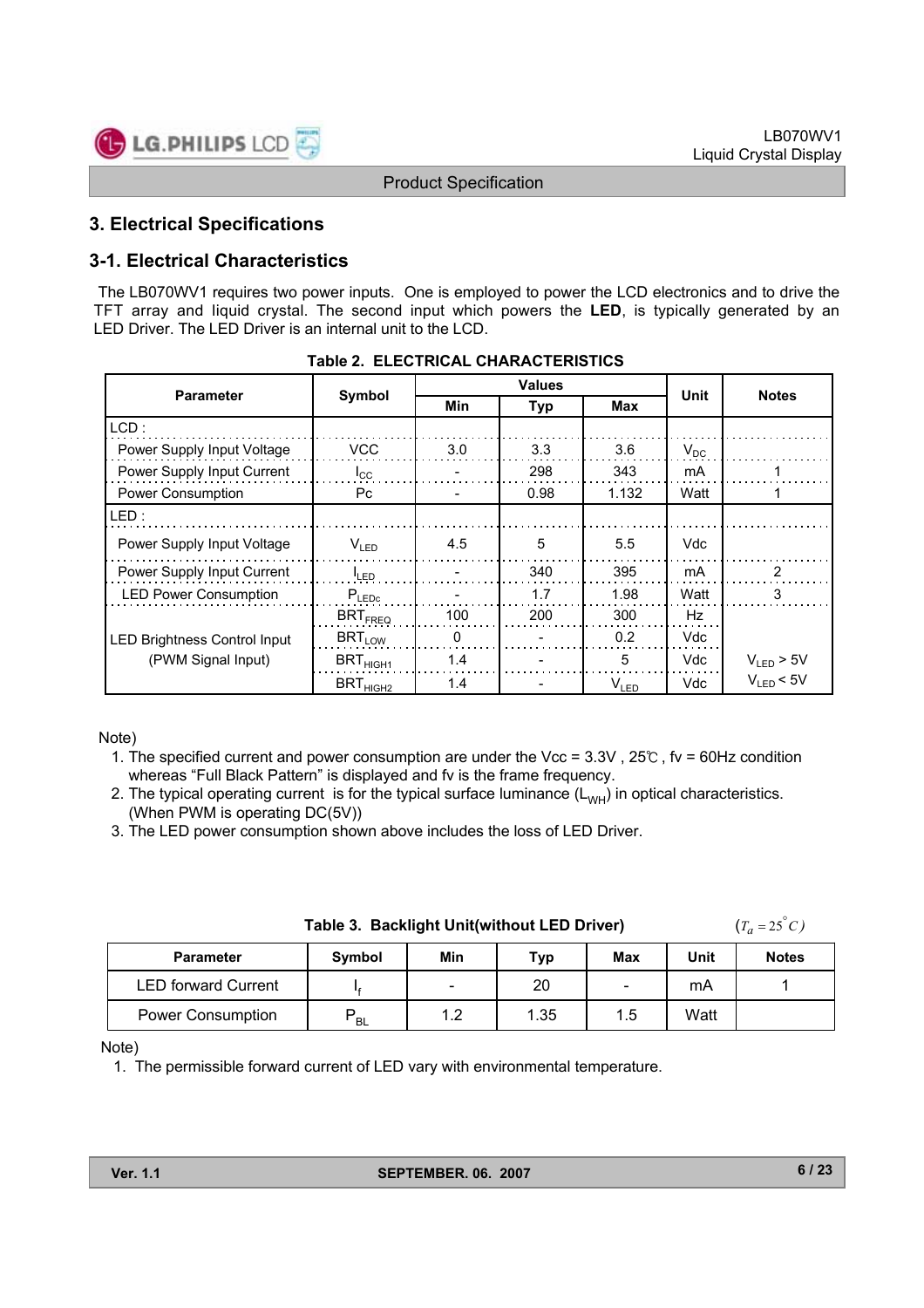

### **3-2. Interface Connections**

This LCD employs one interface connection, a 40 pin connector is used for the module electronics interface. The electronics interface connector is a model FH19SC-40S-0.5SH(05), manufactured by HIROSE.

| Pin No.        | Symbol         | <b>Description</b>                  | Pin No. | Symbol         | <b>Description</b>        |
|----------------|----------------|-------------------------------------|---------|----------------|---------------------------|
| 1              | <b>GND</b>     | Ground                              | 21      | G <sub>5</sub> | Green Data Signal 5 (MSB) |
| 2              | <b>GND</b>     | Ground                              | 22      | G4             | Green Data Signal 4       |
| 3              | <b>BRT</b>     | Brightness control for LED B/L      | 23      | G <sub>3</sub> | Green Data Signal 3       |
| 4              | <b>VLED</b>    | Power Supply for LED Driver circuit | 24      | <b>GND</b>     | Ground                    |
| 5              | <b>VLED</b>    | Power Supply for LED Driver circuit | 25      | G <sub>2</sub> | Green Data Signal 2       |
| 6              | <b>VLED</b>    | Power Supply for LED Driver circuit | 26      | G <sub>1</sub> | Green Data Signal 1       |
| $\overline{7}$ | <b>VCC</b>     | +3.3V(Power Supply)                 | 27      | G <sub>0</sub> | Green Data Signal 0 (LSB) |
| 8              | <b>VCC</b>     | +3.3V(Power Supply)                 | 28      | <b>GND</b>     | Ground                    |
| 9              | <b>DE</b>      | Data Enable                         | 29      | R <sub>5</sub> | Red Data Signal 5 (MSB)   |
| 10             | <b>GND</b>     | Ground                              | 30      | R <sub>4</sub> | Red Data Signal 4         |
| 11             | <b>GND</b>     | Ground                              | 31      | R <sub>3</sub> | Red Data Signal 3         |
| 12             | <b>GND</b>     | Ground                              | 32      | <b>GND</b>     | Ground                    |
| 13             | <b>B5</b>      | Blue Data Signal 5 (MSB)            | 33      | R <sub>2</sub> | Red Data Signal 2         |
| 14             | <b>B4</b>      | Blue Data Signal 4                  | 34      | R <sub>1</sub> | Red Data Signal 1         |
| 15             | B <sub>3</sub> | Blue Data Signal 3                  | 35      | R <sub>0</sub> | Red Data Signal 0 (LSB)   |
| 16             | <b>GND</b>     | Ground                              | 36      | <b>GND</b>     | Ground                    |
| 17             | <b>B2</b>      | Blue Data Signal 2                  | 37      | <b>GND</b>     | Ground                    |
| 18             | <b>B1</b>      | Blue Data Signal 1                  | 38      | <b>CLK</b>     | <b>Clock</b>              |
| 19             | B <sub>0</sub> | Blue Data Signal 0 (LSB)            | 39      | <b>GND</b>     | Ground                    |
| 20             | <b>GND</b>     | Ground                              | 40      | <b>GND</b>     | Ground                    |

#### **Table 4. MODULE CONNECTOR PIN CONFIGURATION (CN1)**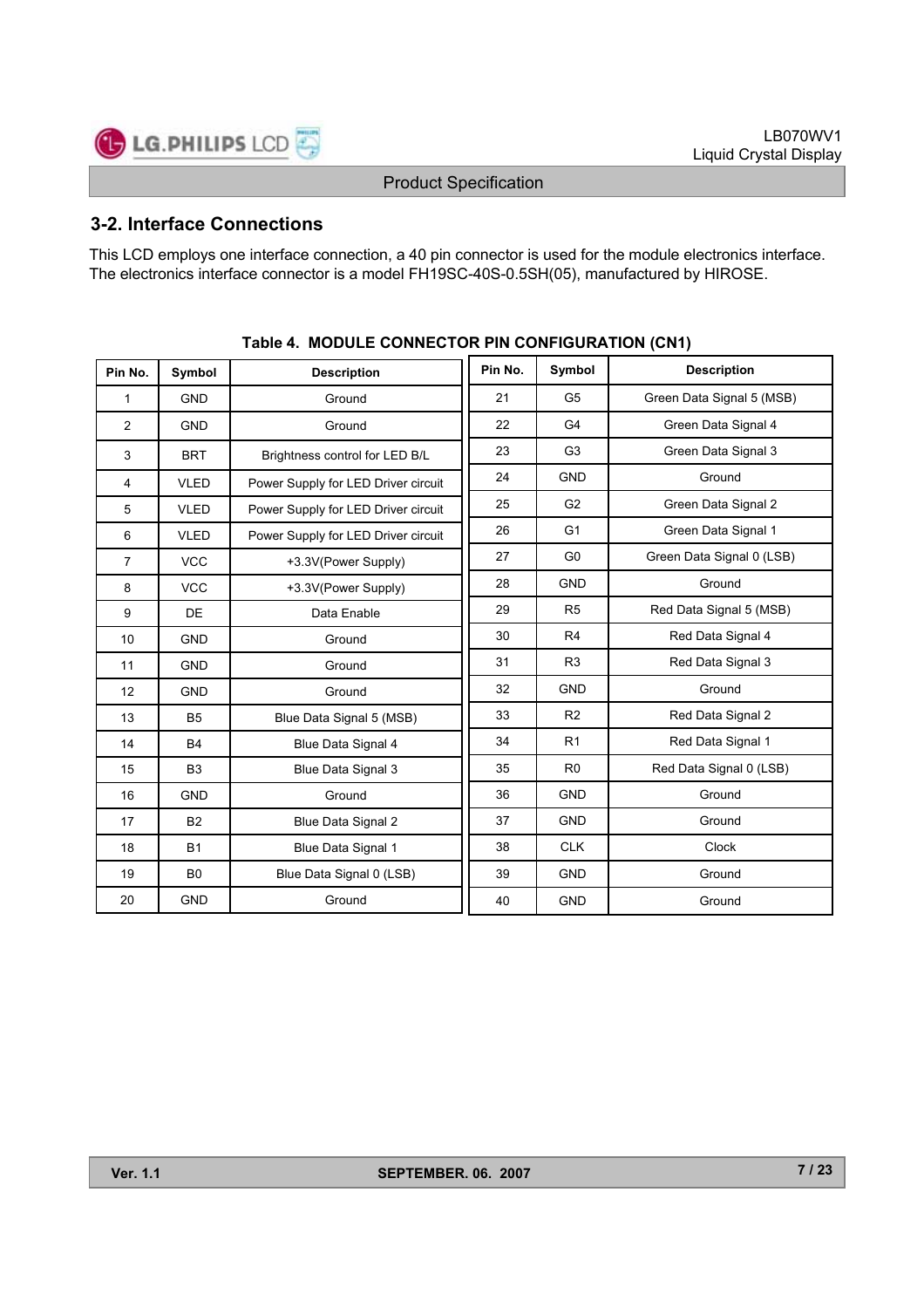

### **3-3. Signal Timing Specifications**

This is the signal timing required at the input of the User connector. All of the interface signal timing should be satisfied with the following specifications for its proper operation.

|             |                               |                                  | <b>Table 5. TIMING TABLE</b> |                          |                          |              | *** 60Hz Framerate *** |
|-------------|-------------------------------|----------------------------------|------------------------------|--------------------------|--------------------------|--------------|------------------------|
|             | <b>Item</b>                   | Symbol                           | Min.                         | Typ.                     | Max.                     | <b>Unit</b>  | <b>Remarks</b>         |
|             | Frequency                     | $f_{CLK}$                        | 31.95                        | 33.26                    | 34.60                    | <b>MHz</b>   |                        |
| DCLK        | Period                        | $t_{CLK}$                        | 28.90                        | 30.06                    | 31.30                    | ns           |                        |
|             | High Level Width              | $t_{\scriptscriptstyle\rm WCH}$  | 6                            |                          |                          | ns           |                        |
|             | Low Level Width               | $\mathfrak{t}_{\text{WCL}}$      | 6                            | $\overline{\phantom{a}}$ | $\overline{\phantom{a}}$ | ns           |                        |
|             | Setup Time                    | $t_{DS}$                         | 4                            | $\overline{\phantom{0}}$ | $\overline{\phantom{a}}$ | ns           |                        |
| <b>DATA</b> | <b>Hold Time</b>              | $t_{\text{DH}}$                  | 4                            | $\overline{\phantom{a}}$ | $\overline{\phantom{a}}$ | ns           |                        |
| DE          | Setup Time                    | $t_{\text{DES}}$                 | 5                            | $\overline{\phantom{a}}$ | $\overline{\phantom{a}}$ | ns           |                        |
|             | <b>Hold Time</b>              | $t_{DEH}$                        | 5                            | $\overline{\phantom{a}}$ | $\overline{\phantom{a}}$ | ns           |                        |
|             | Period                        | $t_{HP}$                         | 1024                         | 1056                     | 1088                     |              |                        |
|             | Width                         | $t_{WH}$                         | 10                           | 128                      | 268                      |              |                        |
| Hsync       | Horizontal Valid              | $t_{HV}$                         | 800                          | 800                      | 800                      | $t_{CLK}$    |                        |
|             | Horizontal Back Porch         | $t_{\sf HBP}$                    | 10                           | 88                       | 268                      |              |                        |
|             | <b>Horizontal Front Porch</b> | $t_{\scriptscriptstyle \rm HFP}$ | 10                           | 40                       | 268                      |              |                        |
|             | Period                        | $t_{VP}$                         | 520                          | 525                      | 530                      |              |                        |
|             | Width                         | $t_{\text{WV}}$                  | $\overline{2}$               | $\overline{2}$           | 42                       |              |                        |
| Vsync       | <b>Vertical Valid</b>         | $t_{VV}$                         | 480                          | 480                      | 480                      | $t_{\sf HP}$ |                        |
|             | Vertical Back Porch           | $t_{\rm VBP}$                    | 6                            | 30                       | 46                       |              |                        |
|             | <b>Vertical Front Porch</b>   | $t_{\scriptscriptstyle\rm VFP}$  | $\overline{2}$               | 13                       | 42                       |              |                        |

**Table 5. TIMING TABLE**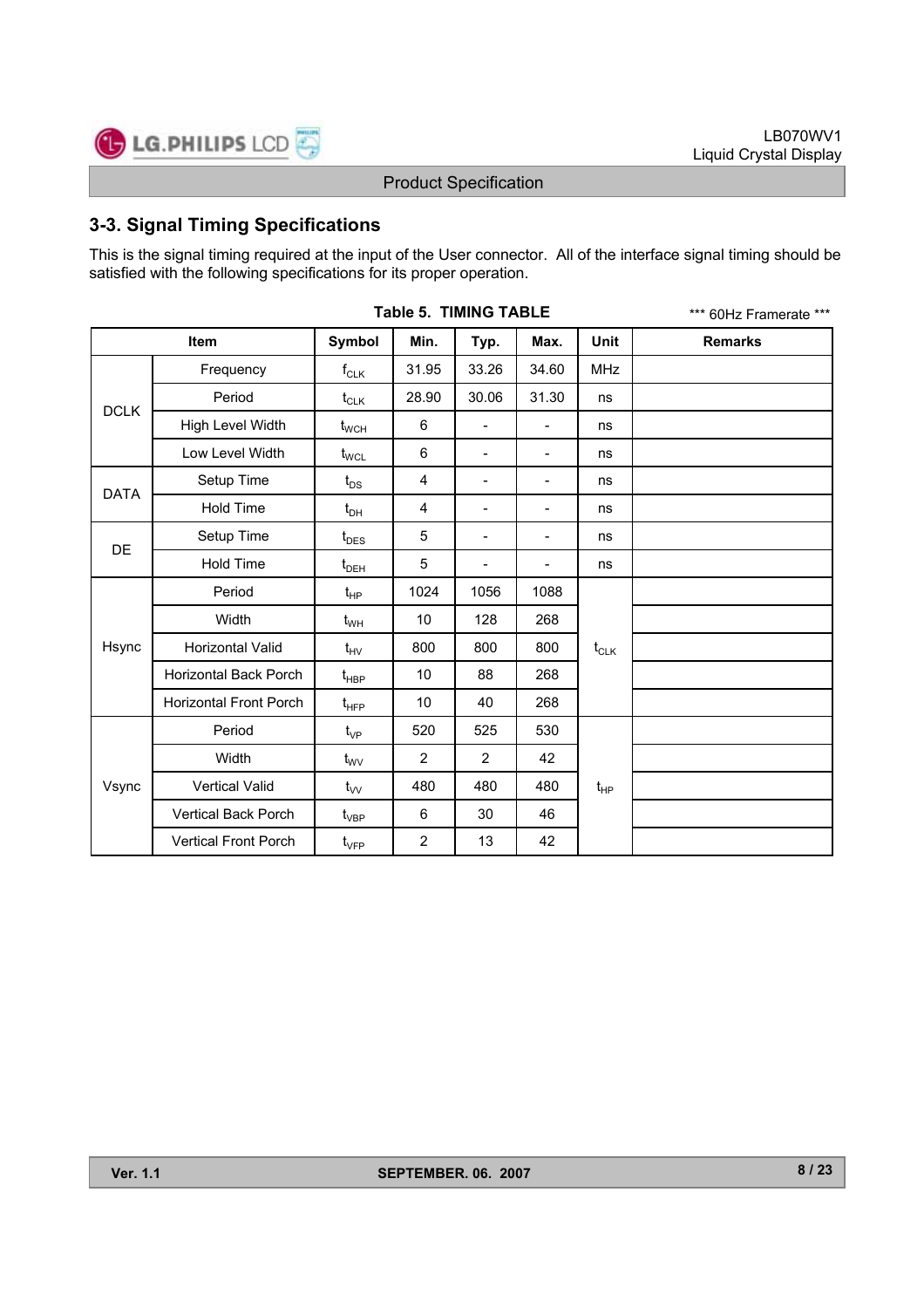

# **3-4. Signal Timing Waveforms**

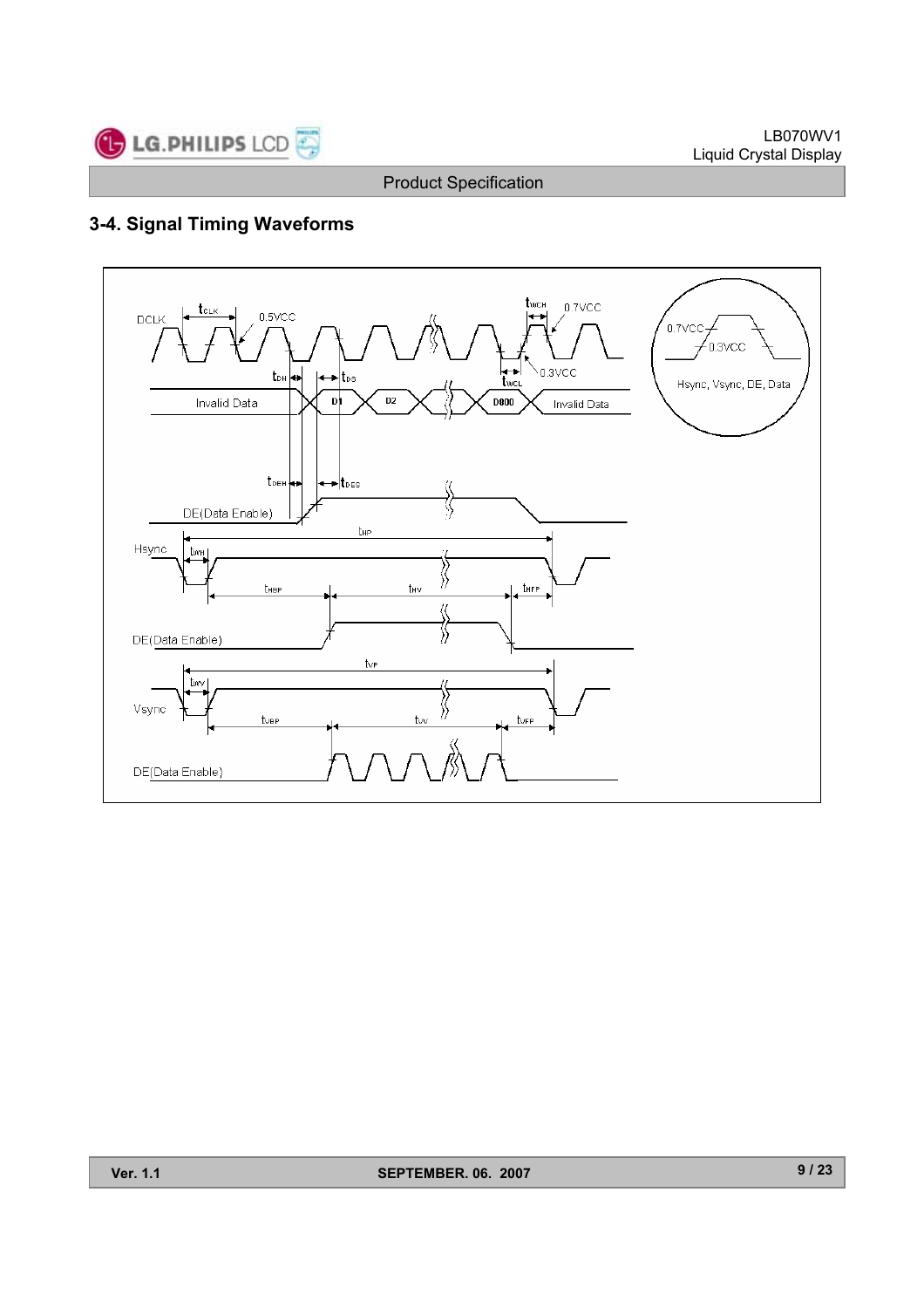

### **3-5. Color Input Data Reference**

The brightness of each primary color (red,green and blue) is based on the 6-bit gray scale data input for the color ; the higher the binary input, the brighter the color. The table below provides a reference for color versus data input.

|              |                   |              |              |              |                |                |                |                 |                | <b>Input Color Data</b> |                |           |                |                |              |             |           |              |             |
|--------------|-------------------|--------------|--------------|--------------|----------------|----------------|----------------|-----------------|----------------|-------------------------|----------------|-----------|----------------|----------------|--------------|-------------|-----------|--------------|-------------|
|              | Color             |              |              | <b>RED</b>   |                |                |                |                 |                | <b>GREEN</b>            |                |           |                |                |              | <b>BLUE</b> |           |              |             |
|              |                   | <b>MSB</b>   |              |              |                |                |                | LSB   MSB       |                |                         |                |           | <b>LSB</b>     | <b>MSB</b>     |              |             |           |              | <b>LSB</b>  |
|              |                   | <b>R5 R4</b> |              | <b>R3</b>    | R <sub>2</sub> | R <sub>1</sub> | R <sub>0</sub> | G 5             | G <sub>4</sub> | G <sub>3</sub>          | G <sub>2</sub> | G 1       | G <sub>0</sub> | <b>B</b> 5     | <b>B4</b>    | <b>B3</b>   | <b>B2</b> | <b>B1</b>    | <b>B0</b>   |
|              | <b>Black</b>      | $\Omega$     | 0            | 0            | $\mathbf 0$    | $\pmb{0}$      | $\Omega$       | $\Omega$        | 0              | 0                       | 0              | $\pmb{0}$ | $\Omega$       | $\mathbf 0$    | 0            | 0           | 0         | $\pmb{0}$    | $\Omega$    |
|              | Red               | $\mathbf{1}$ | 1            | 1            | 1              | 1              | 1              | $\mathbf 0$     | 0              | $\mathbf 0$             | 0              | 0         | 0              | $\mathbf 0$    | 0            | 0           | 0         | $\pmb{0}$    | 0           |
|              | Green             | 0            | $\mathbf 0$  | 0            | 0              | $\mathbf 0$    | 0              | $\mathbf 1$     | 1              | 1                       | 1              | 1         | 1              | $\Omega$       | 0            | 0           | 0         | $\mathbf 0$  | $\Omega$    |
| Basic        | Blue              | 0            | 0            | 0            | 0              | 0              |                | 0 0             | 0              | 0                       | 0              | 0         | 0              | $\mathbf{1}$   | 1            | 1           | 1         | 1            | 1           |
| Color        | Cyan              | 0            | 0            | 0            | 0              | $\mathbf 0$    | 0              | $\mathbf{1}$    | 1              | 1                       | 1              | 1         | 1              | 1              | 1            | 1           | 1         | 1            |             |
|              | Magenta           | 1            | 1            | 1            | 1              | $\mathbf{1}$   | 1              | $\mathbf 0$     | 0              | 0                       | 0              | 0         | 0              | 1              | 1            | 1           | 1         | 1            |             |
|              | Yellow            | $\mathbf{1}$ | $\mathbf{1}$ | 1            | 1              | $\mathbf{1}$   |                | 111             | $\mathbf{1}$   | 1                       | 1              | 1         | 1              | $\mathbf 0$    | 0            | 0           | 0         | $\mathbf 0$  | 0           |
|              | White             | $\mathbf{1}$ | $\mathbf{1}$ | $\mathbf{1}$ | 1              | $\mathbf{1}$   |                | 1   1           | 1              | 1                       | $\mathbf{1}$   | 1         | 1              | $\mathbf{1}$   | $\mathbf{1}$ | 1           | 1         | $\mathbf{1}$ | 1           |
|              | <b>RED (00)</b>   | 0            | 0            | 0            | 0              | $\pmb{0}$      |                | 0 <sup>10</sup> | 0              | 0                       | 0              | 0         | 0              | I٥             | 0            | $\Omega$    | 0         | $\pmb{0}$    | $\Omega$    |
|              | <b>RED (01)</b>   | 0            | $\mathbf 0$  | 0            | 0              | 0              | 1 <sup>1</sup> | $\Omega$        | 0              | 0                       | 0              | 0         | 0              | $\Omega$       | 0            | 0           | 0         | 0            | $\Omega$    |
| <b>RED</b>   |                   |              |              |              |                |                |                |                 |                |                         |                |           |                |                |              |             |           |              |             |
|              | <b>RED (62)</b>   | 1            | 1            | 1            |                | 1              | 0              | 0               | 0              | 0                       | 0              | 0         | 0              | 0              | 0            | 0           | 0         | $\mathbf 0$  | 0           |
|              | <b>RED (63)</b>   | $\mathbf{1}$ | $\mathbf{1}$ | 1            | 1              | $\mathbf{1}$   |                | 110             | 0              | 0                       | 0              | 0         | 0              | I٥             | 0            | 0           | 0         | $\mathbf 0$  | 0           |
|              | <b>GREEN (00)</b> | 0            | 0            | $\mathsf 0$  | 0              | $\pmb{0}$      |                | 0 0             | 0              | $\pmb{0}$               | $\mathsf 0$    | 0         | 0              | I٥             | 0            | 0           | 0         | $\pmb{0}$    | 0           |
|              | <b>GREEN (01)</b> | 0            | $\mathbf 0$  | 0            | 0              | $\mathbf 0$    | $\overline{0}$ | $\Omega$        | 0              | 0                       | 0              | 0         | 1              | $\mathbf 0$    | 0            | 0           | 0         | $\mathbf 0$  | $\mathbf 0$ |
| <b>GREEN</b> |                   |              |              |              |                |                |                |                 |                |                         |                |           |                |                |              |             |           |              |             |
|              | <b>GREEN (62)</b> | 0            | 0            | 0            | 0              | 0              | $\overline{0}$ | $\mathbf{1}$    | 1              | 1                       | 1              | 1         | 0              | 0              | 0            | 0           | 0         | $\mathbf 0$  | 0           |
|              | <b>GREEN (63)</b> | 0            | 0            | $\pmb{0}$    | 0              | 0              |                | $0$   1         | 1              | 1                       | 1              | 1         | 1              | $\mathbf 0$    | 0            | 0           | 0         | $\mathbf 0$  | 0           |
|              | <b>BLUE (00)</b>  | 0            | 0            | $\mathsf 0$  | 0              | $\pmb{0}$      |                | 0 0             | 0              | 0                       | $\mathsf 0$    | 0         | 0              | $\overline{0}$ | 0            | 0           | 0         | $\pmb{0}$    | 0           |
|              | <b>BLUE (01)</b>  | 0            | $\mathbf 0$  | 0            | 0              | $\mathbf 0$    | $\overline{0}$ | $\mathbf 0$     | 0              | 0                       | 0              | 0         | 0              | 0              | 0            | 0           | 0         | $\mathbf 0$  | 1           |
| <b>BLUE</b>  |                   |              |              |              |                |                |                |                 |                |                         |                |           |                |                |              |             |           |              |             |
|              | <b>BLUE (62)</b>  | 0            | 0            | 0            | 0              | $\mathbf 0$    |                | 010             | 0              | 0                       | 0              | 0         | 0              | -1             | 1            |             |           | 1            | 0           |
|              | <b>BLUE (63)</b>  | 0            | 0            | 0            | 0              | 0              |                | 0 <sup>10</sup> | 0              | $\mathbf 0$             | 0              | 0         | 0              | ∣ 1            | 1            | 1           | 1         | 1            | 1           |

| Table 6.  COLOR DATA REFERENCE |
|--------------------------------|
|                                |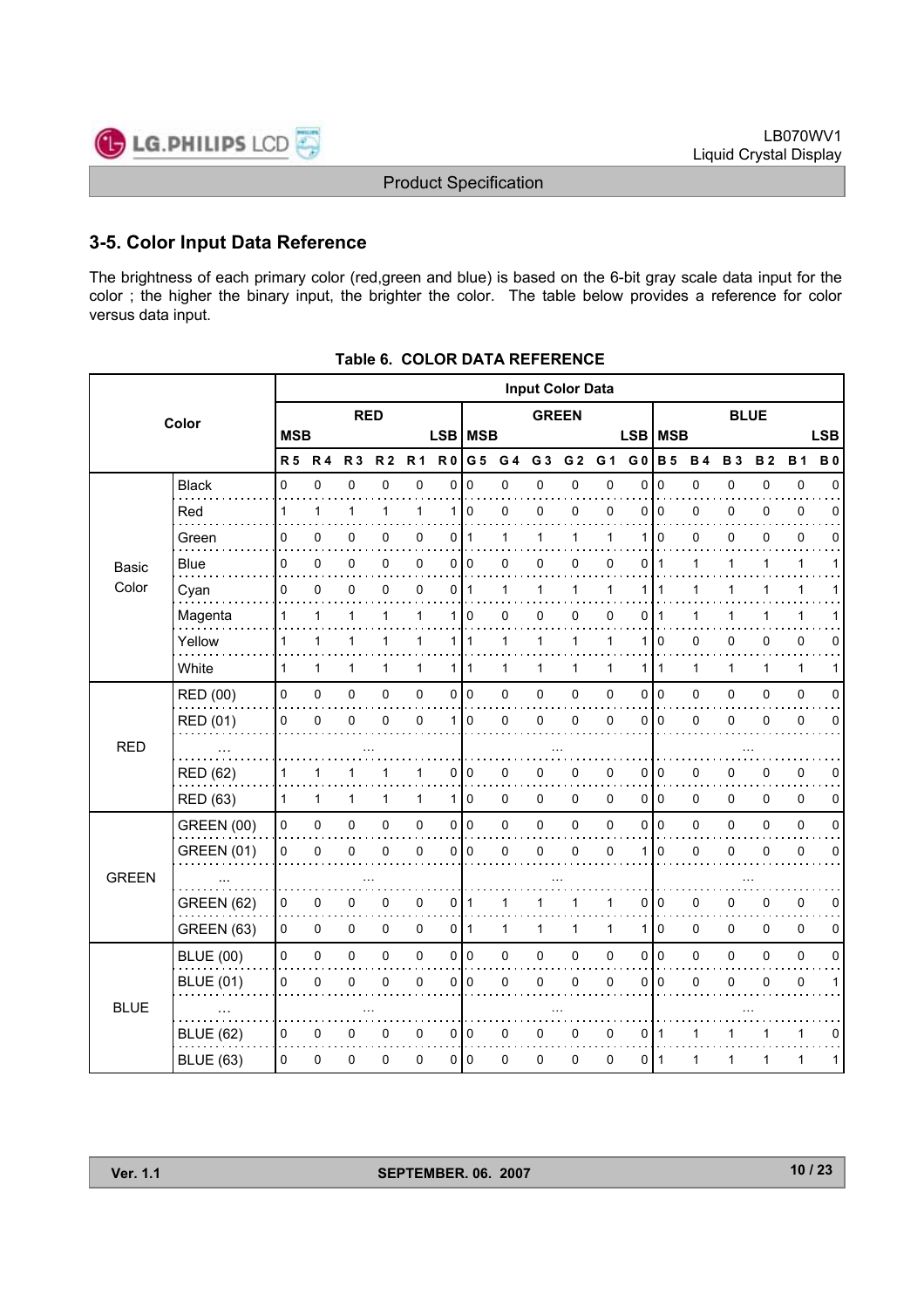

### **3-6. Power Sequence**



#### **Table 7. POWER SEQUENCE TABLE**

| <b>Parameter</b> |      | Value |      |              |
|------------------|------|-------|------|--------------|
|                  | Min. | Typ.  | Max. | <b>Units</b> |
| T <sub>1</sub>   | 0.5  |       | 10   | (ms)         |
| T <sub>2</sub>   | 0    |       | 50   | (ms)         |
| $T_3$            | 200  |       |      | (ms)         |
| T <sub>4</sub>   | 200  | -     |      | (ms)         |
| $T_5$            | 0    |       | 50   | (ms)         |
| $T_6$            | 0    |       | 10   | (ms)         |
| T <sub>7</sub>   | 400  |       |      | (ms)         |

#### Note)

- 1. Please avoid floating state of interface signal at invalid period.
- 2. When the interface signal is invalid, be sure to pull down the power supply for LCD VCC to 0V.
- 3. Lamp power must be turn on after power supply for LCD and interface signal are valid.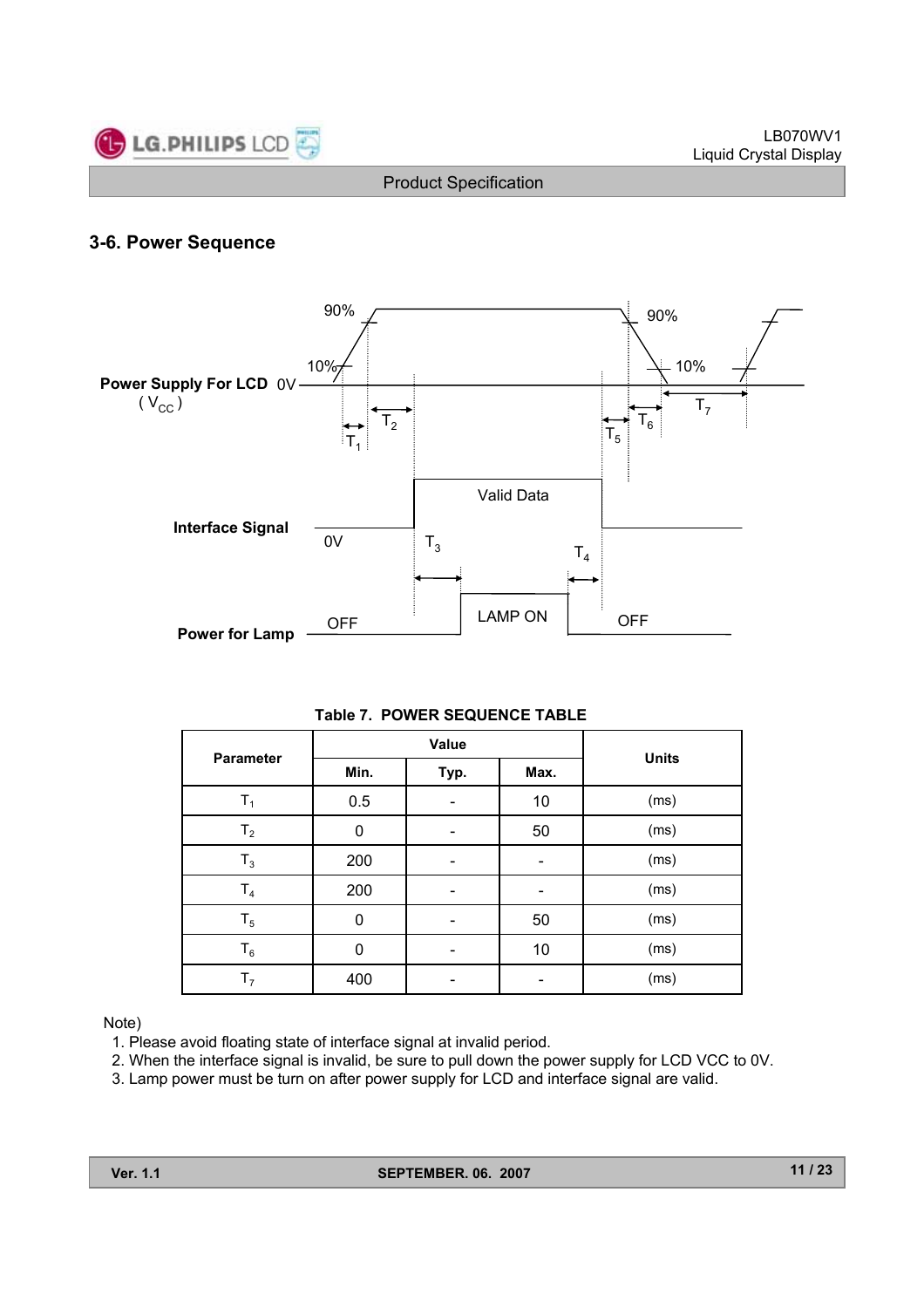

### **4. Optical Specifications**

Optical characteristics are determined after the unit has been 'ON' and stable for approximately 30 minutes in a dark environment at 25°C. The values specified are at an approximate distance 50cm from the LCD surface at a viewing angle of  $\Phi$  and  $\Theta$  equal to 0°.

FIG. 1 presents additional information concerning the measurement equipment and method.



### **FIG. 1 Optical Characteristic Measurement Equipment and Method**



|                              |                            |                          | <b>Values</b> |       |                   |                |  |
|------------------------------|----------------------------|--------------------------|---------------|-------|-------------------|----------------|--|
| <b>Parameter</b>             | Symbol                     | <b>Min</b><br><b>Typ</b> |               | Max   | <b>Units</b>      | <b>Notes</b>   |  |
| <b>Contrast Ratio</b>        | <b>CR</b>                  |                          | 400           |       |                   | 1              |  |
| Surface Luminance, white     | $L_{WH}$                   | 220                      | 250           |       | cd/m <sup>2</sup> | 2              |  |
| Luminance Variation          | $\delta$ white             |                          | 1.4           | 1.6   |                   | 3              |  |
| Response Time                |                            |                          |               |       |                   | 4              |  |
| Rise Time                    | $Tr_R$                     |                          | 10            | 20    | ms                |                |  |
| : Decay Time                 | $Tr_D$                     |                          | 15            | 30    | ms                |                |  |
| <b>Color Coordinates</b>     |                            |                          |               |       |                   | $\overline{2}$ |  |
| ∶RED                         | <b>RX</b>                  | 0.553                    | 0.583         | 0.613 |                   |                |  |
|                              | <b>RY</b>                  | 0.343                    | 0.373         | 0.403 |                   |                |  |
| <b>GREEN</b>                 | GX                         | 0.338                    | 0.368         | 0.398 |                   |                |  |
|                              | GY                         | 0.524                    | 0.554         | 0.584 |                   |                |  |
| <b>BLUE</b>                  | BX                         | 0.128                    | 0.158         | 0.188 |                   |                |  |
|                              | BY                         | 0.108                    | 0.138         | 0.168 |                   |                |  |
| : WHITE                      | <b>WX</b>                  | 0.300                    | 0.330         | 0.360 |                   |                |  |
|                              | <b>WY</b>                  | 0.320                    | 0.350         | 0.380 |                   |                |  |
| <b>Viewing Angle</b>         |                            |                          |               |       |                   | 5              |  |
| x axis, right( $\Phi$ =0°)   | $\Theta$ r                 | 60                       | 70            |       | degree            |                |  |
| x axis, left ( $\Phi$ =180°) | $\Theta$                   | 60                       | 70            |       | degree            |                |  |
| y axis, up ( $\Phi$ =90°)    | $\Theta$ u                 | 35                       | 45            |       | degree            |                |  |
| y axis, down ( $\Phi$ =270°) | $\Theta$ d                 | 45                       | 55            |       | degree            |                |  |
| Gray Scale                   |                            |                          |               |       |                   | 6              |  |
| <b>Ver. 1.1</b>              | <b>SEPTEMBER, 06, 2007</b> |                          |               |       |                   | 12/23          |  |

### $Ta = 25\degree C$ ,  $VCC = 3.3V$ ,  $f_C = 60Hz$ ,  $f_C = 33.26MHz$ ,  $L_C = 20.0mA$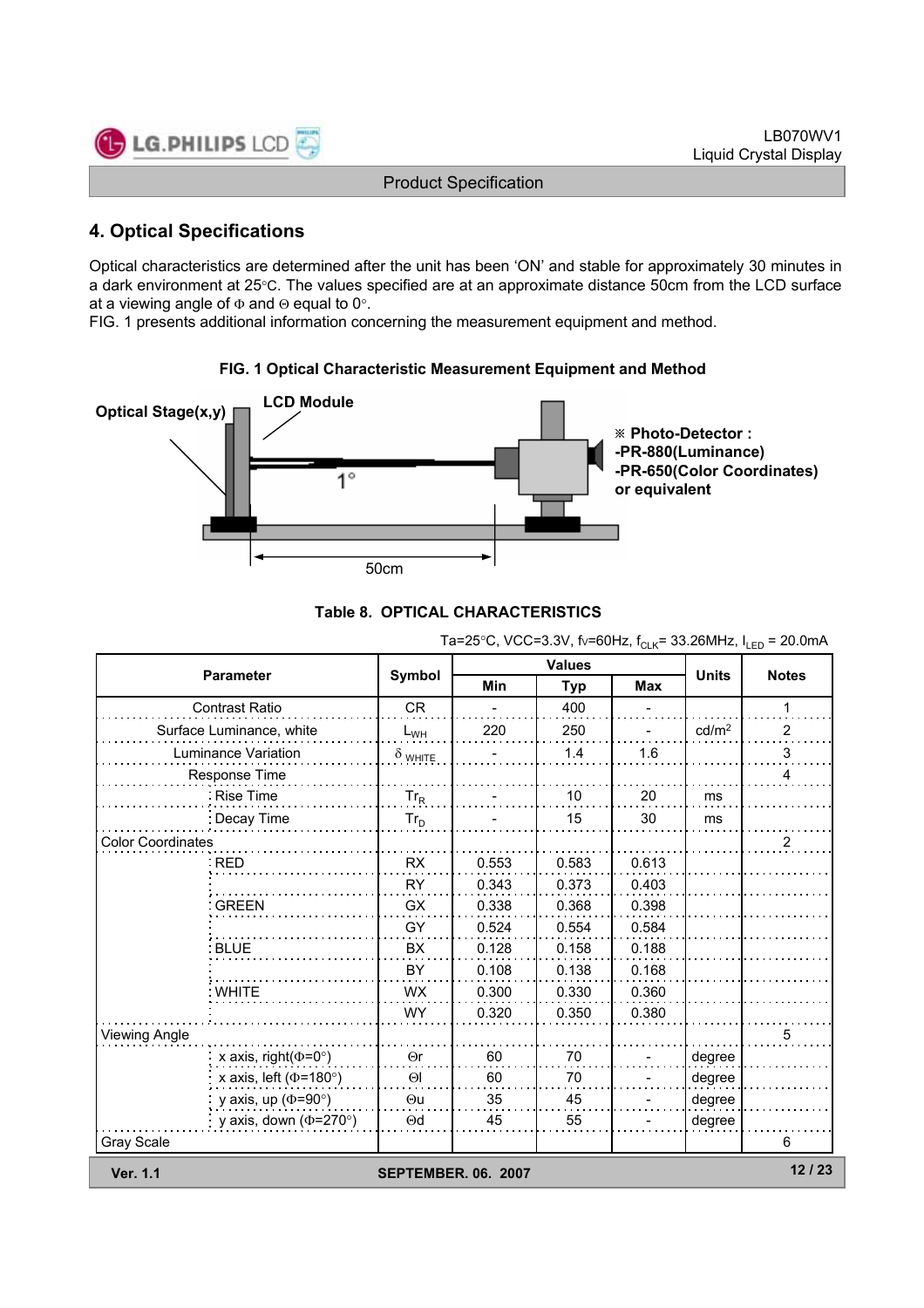

Note)

1. Contrast Ratio(CR) is defined mathematically as

Surface Luminance with all white pixels

Contrast Ratio =

Surface Luminance with all black pixels

- 2. Surface luminance is measured at the center point( $L_1$ ) of the LCD with all pixels displaying white at the distance of 50cm by PR-880. Color Coordinates are measured at the center point( $L_1$ ) of the LCD with all pixels displaying red, green, blue and white at the distance of 50cm by PR-650. For more information, refer to the FIG 1 and FIG 2.
- 3. Luminance % uniformity is measured for 9 point For more information see FIG 2. δWHITE = Maximum(L1,L2, ….. L9) ÷Minimum(L1,L2, ….. L9)
- 4. Response time is the time required for the display to transition from white to black (Rise Time,  $Tr_R$ ) and from black to white(Decay Time,  $Tr_D$ ). For additional information see FIG 3.
- 5. Viewing angle is the angle at which the contrast ratio is greater than 10. The angles are determined for the horizontal or x axis and the vertical or y axis with respect to the z axis which is normal to the LCD surface. For more information see FIG 4.
- 6. Gray scale specification

| <b>Gray Level</b>                 | Luminance [%] (Typ)                                             |
|-----------------------------------|-----------------------------------------------------------------|
| L0                                | $\begin{array}{ccc}\n & 0.21 \\ \hline\n\end{array}$            |
|                                   | - 1.16                                                          |
| $\frac{L15}{L15}$                 | 6.22                                                            |
| $\ldots \ldots \ldots \ldots$ L23 |                                                                 |
| $\ldots$ . $L31$                  | 35.79                                                           |
| $\frac{L39}{2}$                   | .                                                               |
| $\sqrt{47}$                       | $\begin{array}{ c c c }\n\hline\n&14.09 \\ \hline\n\end{array}$ |
| L <sub>55</sub>                   | 90.10                                                           |
| l 63                              | 100                                                             |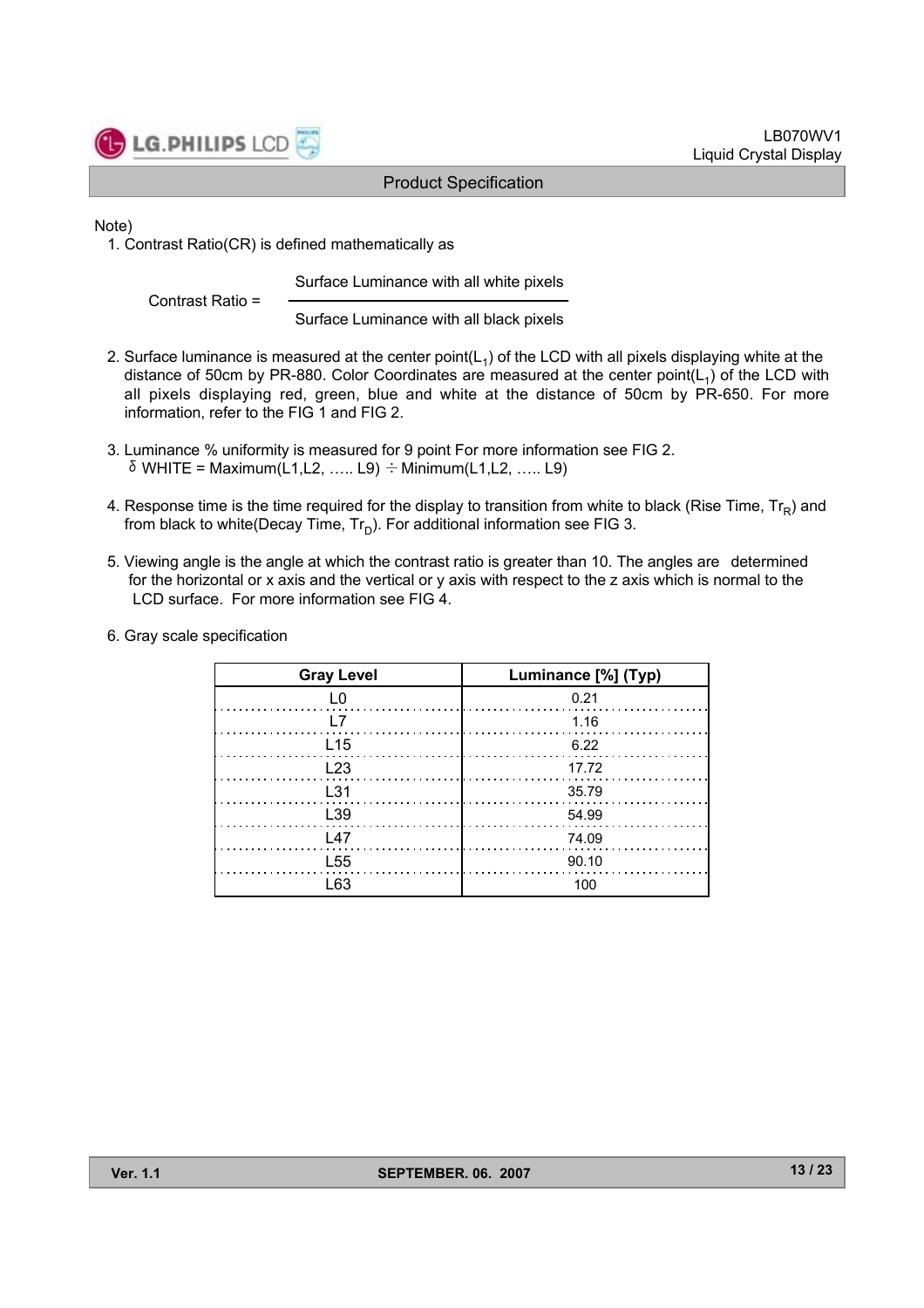

#### **FIG. 2 Luminance**

<measuring point for surface luminance & measuring point for luminance variation>



#### **FIG. 3 Response Time**

The response time is defined as the following figure and shall be measured by switching the input signal for "black" and "white".

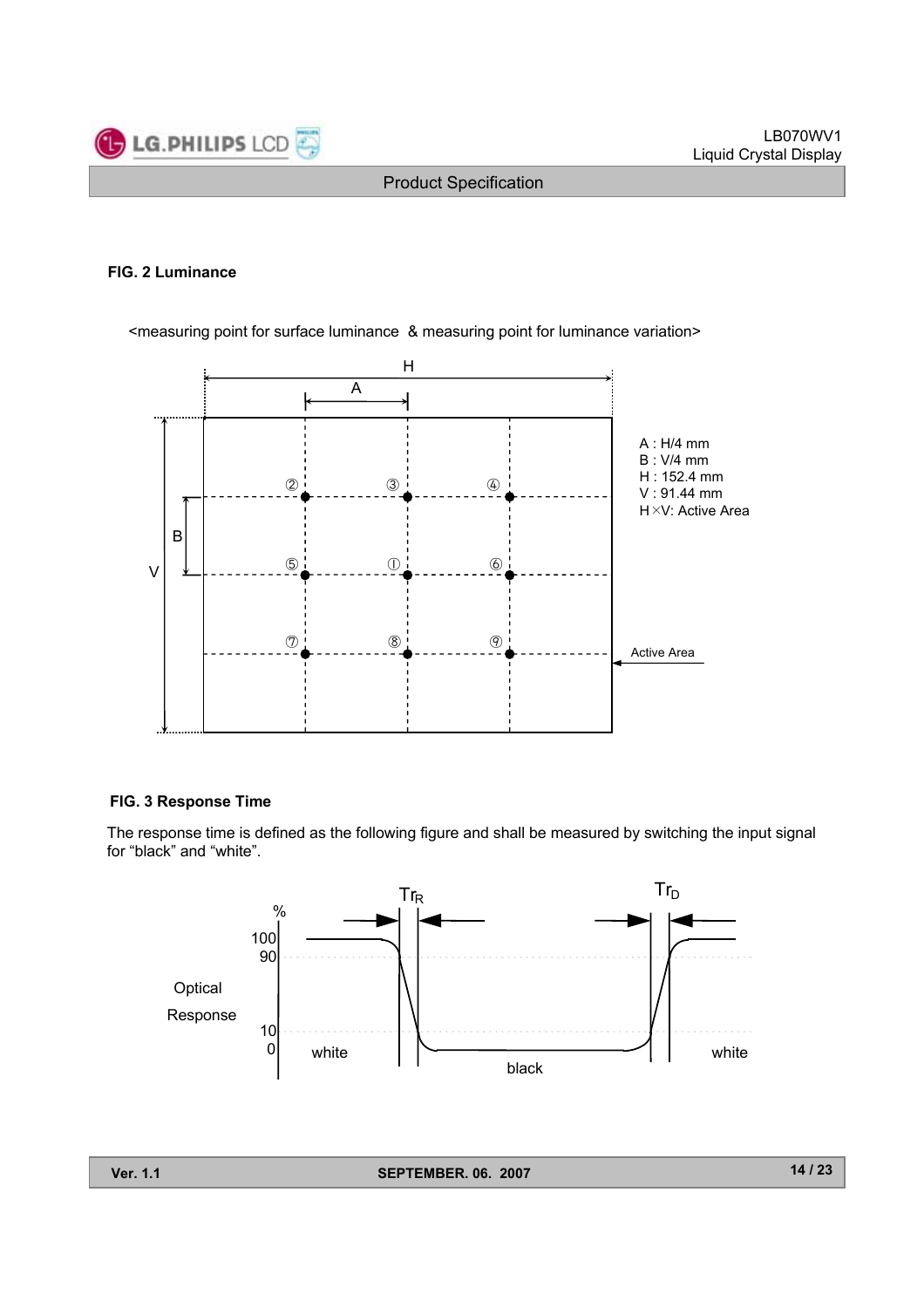

#### **FIG. 4 Viewing angle**



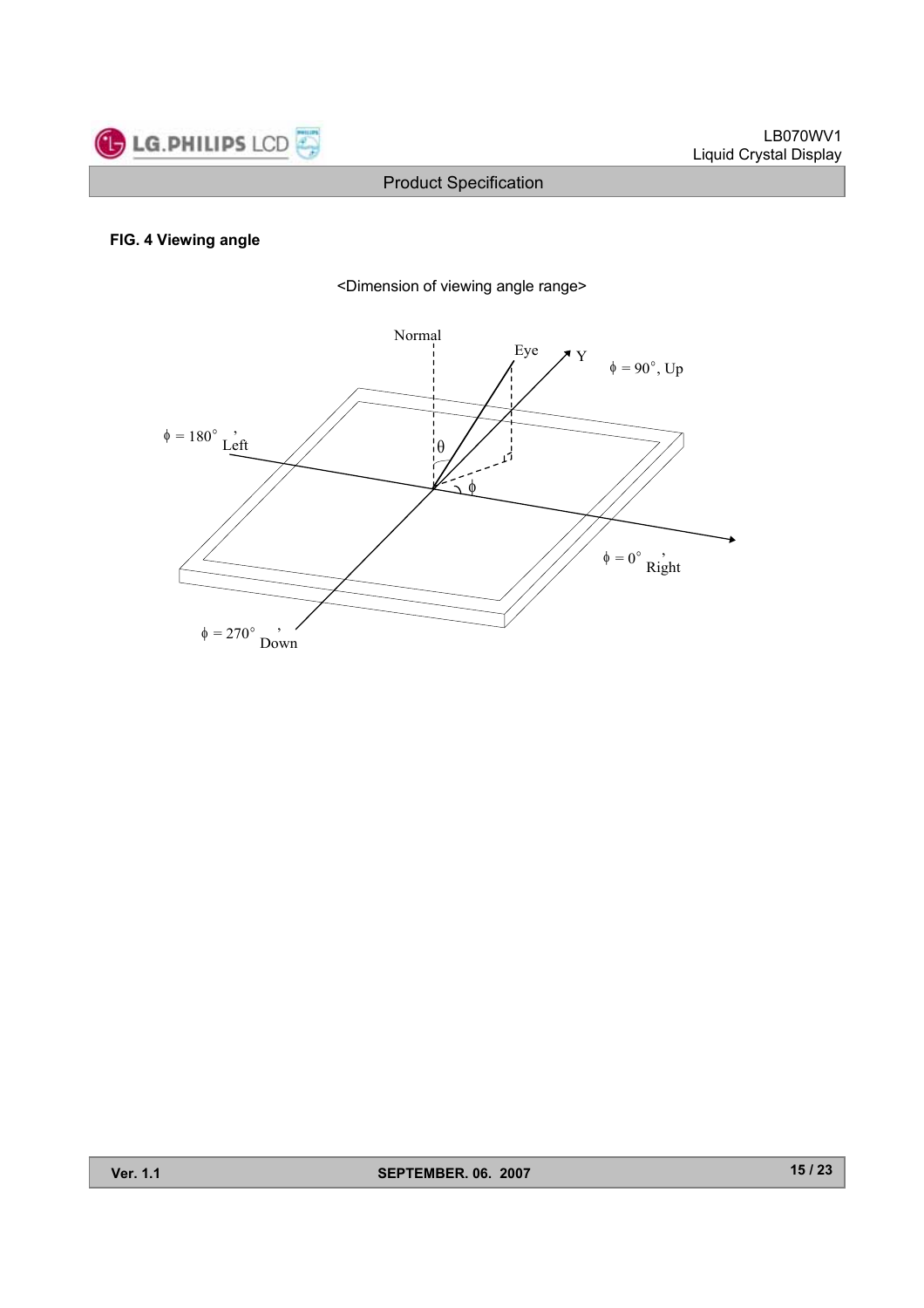

### **5. Mechanical Characteristics**

The contents provide general mechanical characteristics for the model LB070WV1. In addition the figures in the next page are detailed mechanical drawing of the LCD.

|                                                                         | Horizontal                                  | 165 mm(Typ)      |  |  |  |  |
|-------------------------------------------------------------------------|---------------------------------------------|------------------|--|--|--|--|
| <b>Outline Dimension</b><br>Bezel Area<br>Active Display Area<br>Weight | Vertical                                    | 104.6 mm(Typ)    |  |  |  |  |
|                                                                         | Depth                                       | 5.0 mm (Typ.)    |  |  |  |  |
|                                                                         | Horizontal                                  | 155.6 mm (Typ.)  |  |  |  |  |
|                                                                         | Vertical                                    | 94.6 mm (Typ.)   |  |  |  |  |
|                                                                         | Horizontal                                  | 152.40 mm (Typ.) |  |  |  |  |
|                                                                         | Vertical                                    | 91.44 mm (Typ.)  |  |  |  |  |
|                                                                         | 115 g(Typ.) / 125 g (Max.)                  |                  |  |  |  |  |
| Surface Treatment                                                       | Anti-glare treatment of the front polarizer |                  |  |  |  |  |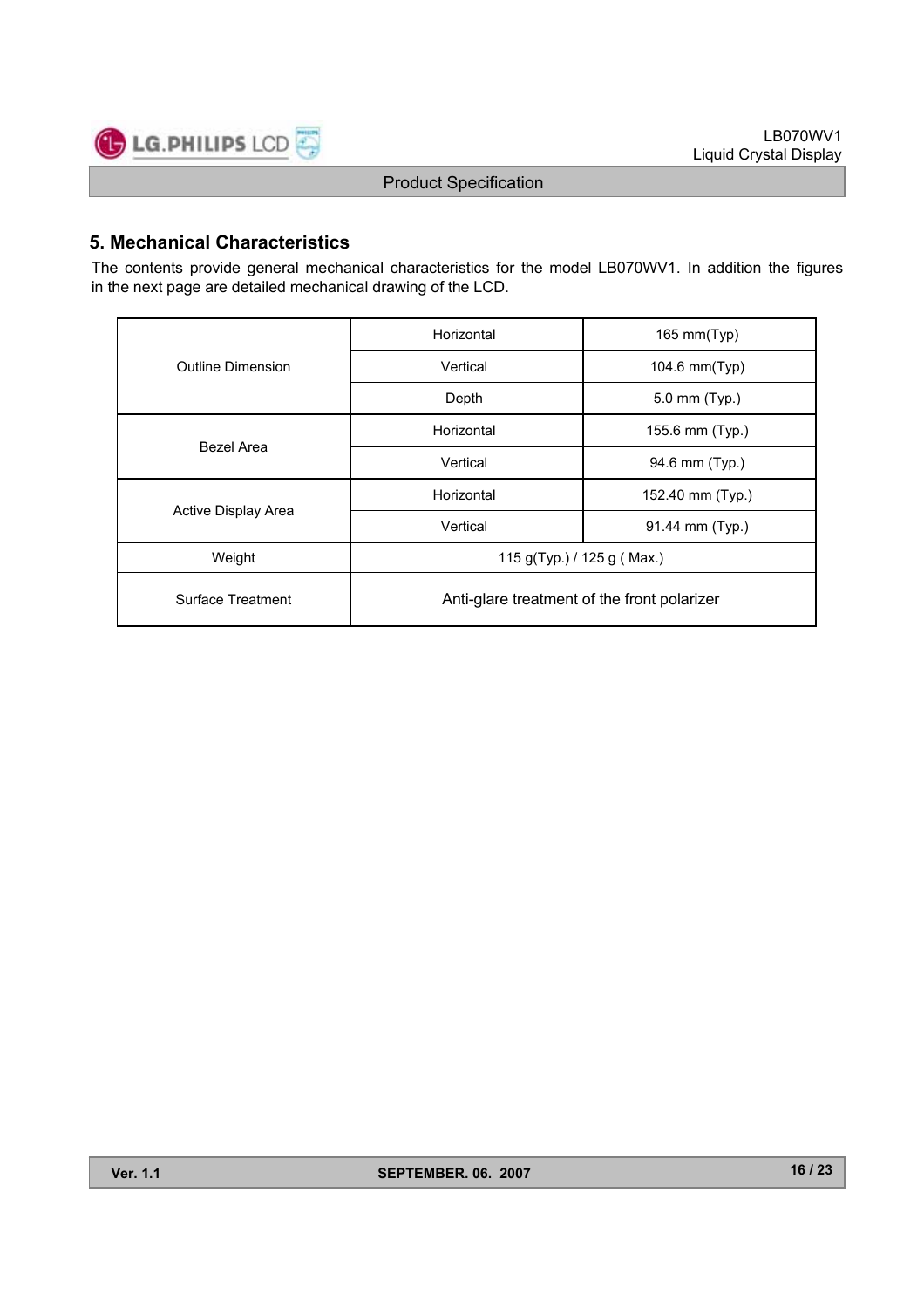

LB070WV1 Liquid Crystal Display

Product Specification

<FRONT VIEW>  $\blacksquare$  Note) Unit:[mm], General tolerance:  $\pm$  0.3mm



**Ver. 1.1** SEPTEMBER. 06. 2007

**17 / 23**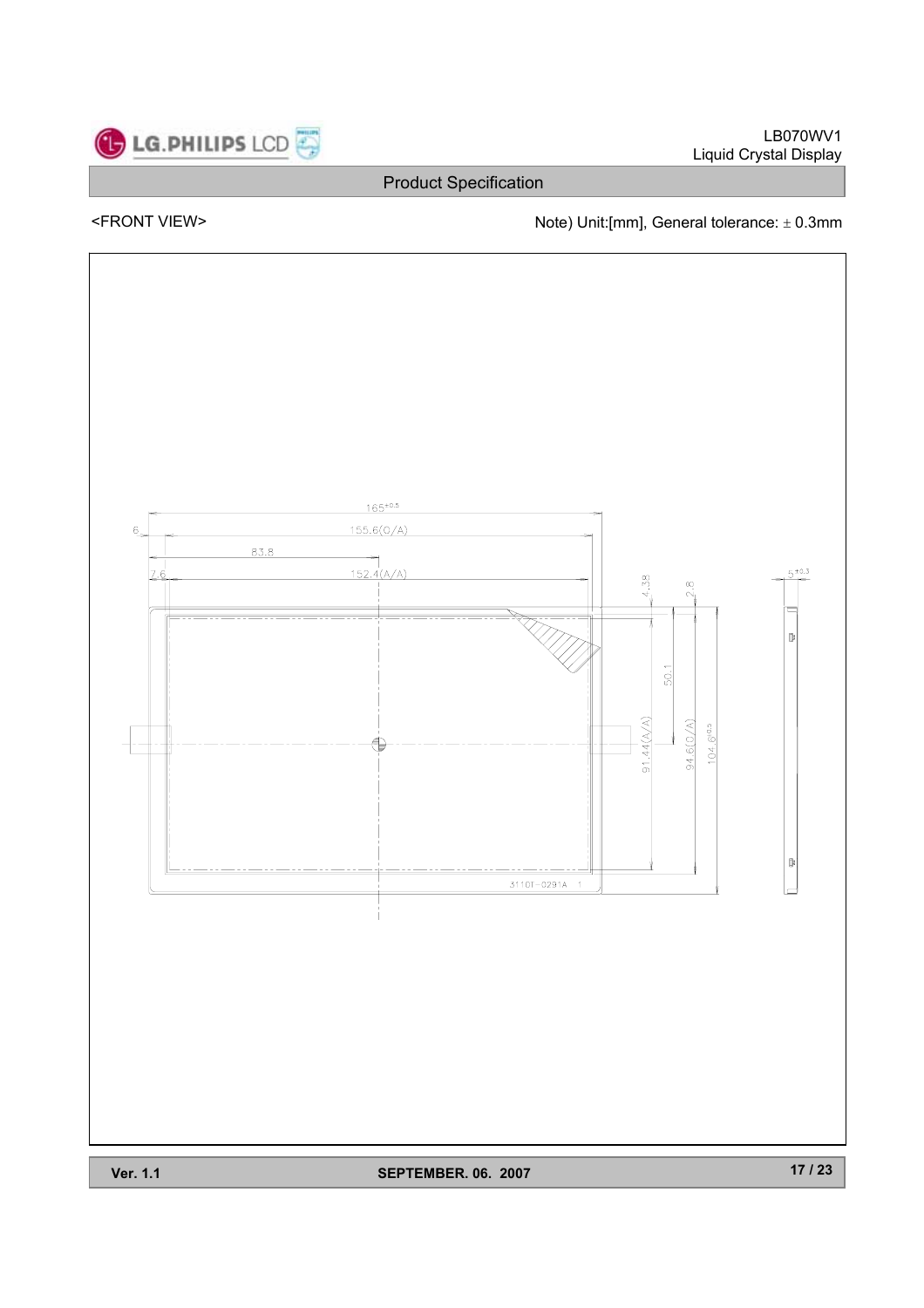

LB070WV1 Liquid Crystal Display

Product Specification

<REAR VIEW> Note) Unit:[mm], General tolerance:  $\pm$  0.3mm



**Ver. 1.1** SEPTEMBER. 06. 2007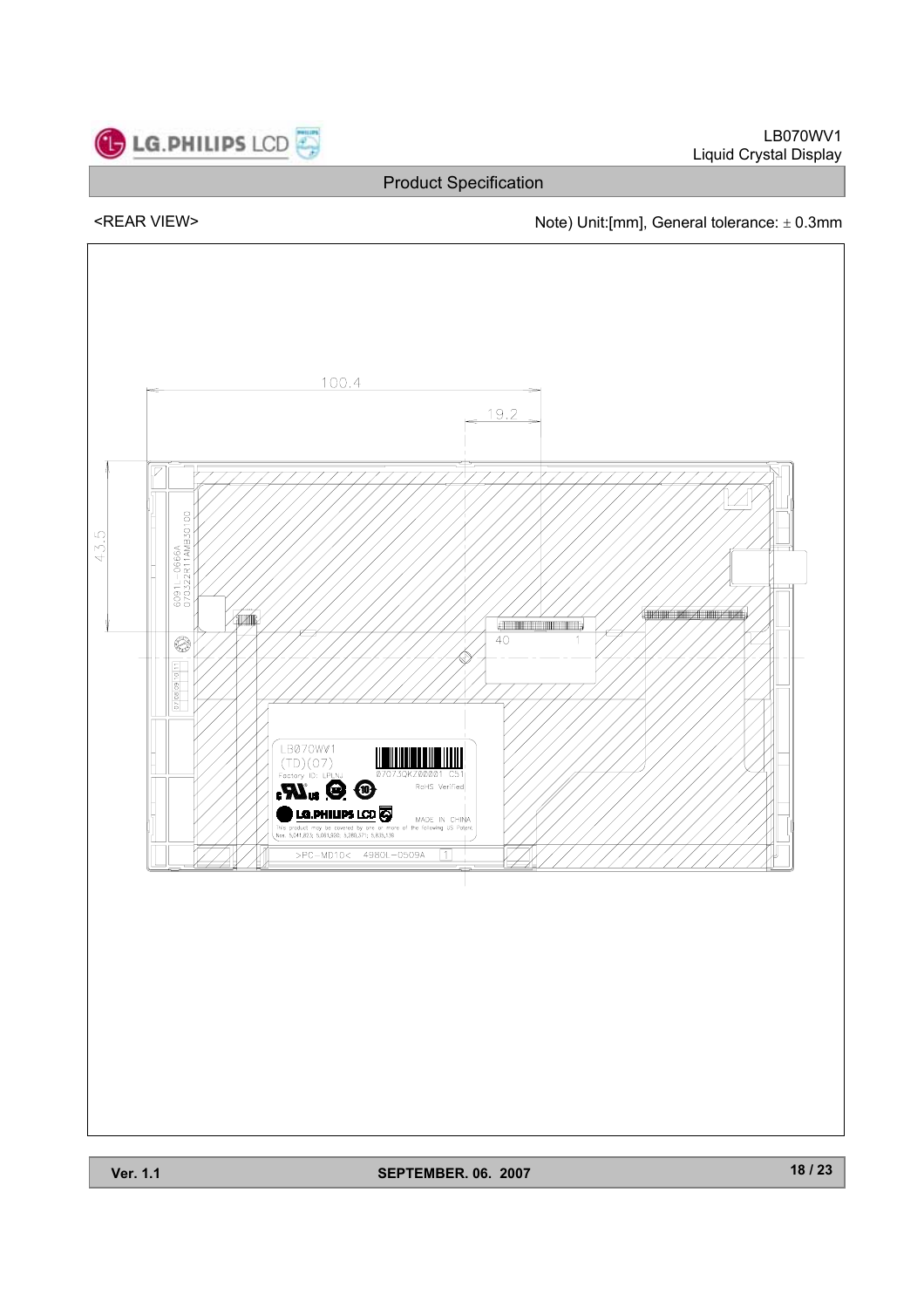

### **6. Reliability**

Environment test condition

| No. | <b>Test Item</b>                                  | <b>Conditions</b>                                                                          |
|-----|---------------------------------------------------|--------------------------------------------------------------------------------------------|
| 1   | High Temperature Storage Test                     | Ta=+70℃ 240h                                                                               |
| 2   | Low Temperature Storage Test                      | Ta=-20℃ 240h                                                                               |
| 3   | High Temperature Operation Test                   | $Top=+60$ °C<br>240h                                                                       |
| 4   | Low Temperature Operation Test                    | Ta=-10℃ 240h                                                                               |
| 5   | High Temperature and High Humidity Operation Test | Ta=50℃ 80%RH 240h                                                                          |
| 6   | Vibration test (non-operating)                    | Sine wave, $10 \sim 500 \sim 10$ Hz,<br>1.5G, 0.37 oct/min<br>3 axis, 1 hour/axis          |
| 7   | Shock test (non-operating)                        | Half sine wave, 100G, 6ms,<br>3 times shock of each six faces<br>$(\pm X / \pm Y / \pm Z)$ |
| 8   | Thermal Shock Test (non-operating)                | $-10^{\circ}$ (0.5h) ~ 60 $\circ$ (0.5h) / 100 cycles                                      |

※ Ta= Ambient Temperature, Tp= Panel Temperature

{ Result Evaluation Criteria }

There should be no change which might affect the practical display function when the display quality test is conducted under normal operating condition.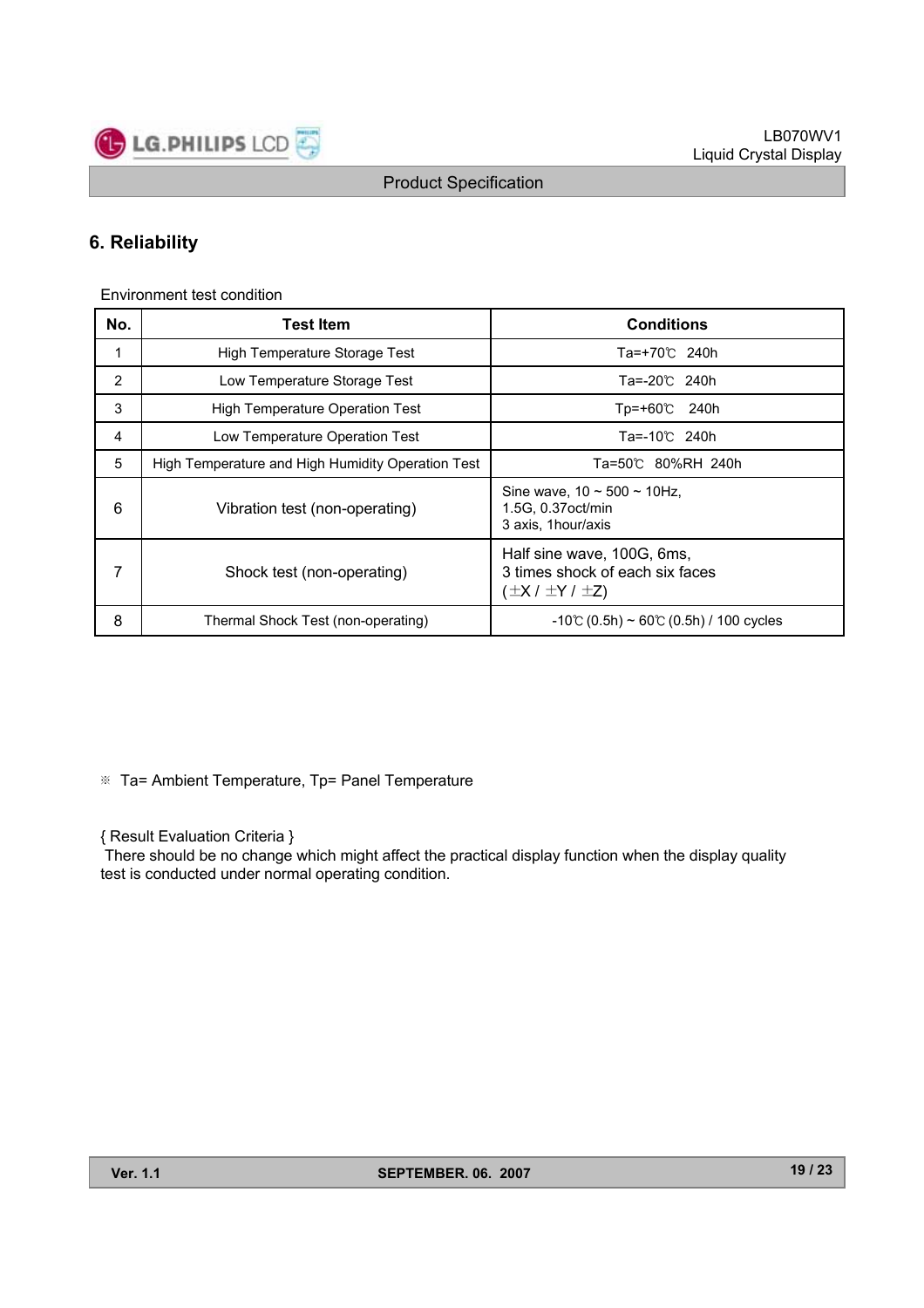

### **7. International Standards**

#### **7-1. Safety**

a) UL 60950, Third Edition, Underwriters Laboratories, Inc., Dated Dec. 11, 2000.

Standard for Safety of Information Technology Equipment, Including Electrical Business Equipment. b) CAN/CSA C22.2, No. 60950, Third Edition, Canadian Standards Association, Dec. 1, 2000. Standard for Safety of Information Technology Equipment, Including Electrical Business Equipment. c) EN 60950 : 2000, Third Edition

IEC 60950 : 1999, Third Edition

European Committee for Electrotechnical Standardization(CENELEC)

EUROPEAN STANDARD for Safety of Information Technology Equipment Including Electrical Business Equipment.

### **7-2. EMC**

a) ANSI C63.4 "Methods of Measurement of Radio-Noise Emissions from Low-Voltage Electrical and Electrical Equipment in the Range of 9kHZ to 40GHz. "American National Standards Institute(ANSI), 1992

b) C.I.S.P.R. "Limits and Methods of Measurement of Radio Interface Characteristics of Information Technology Equipment." International Special Committee on Radio Interference.

c) EN 55022 "Limits and Methods of Measurement of Radio Interface Characteristics of Information Technology Equipment." European Committee for Electrotechnical Standardization.(CENELEC), 1998 ( Including A1: 2000 )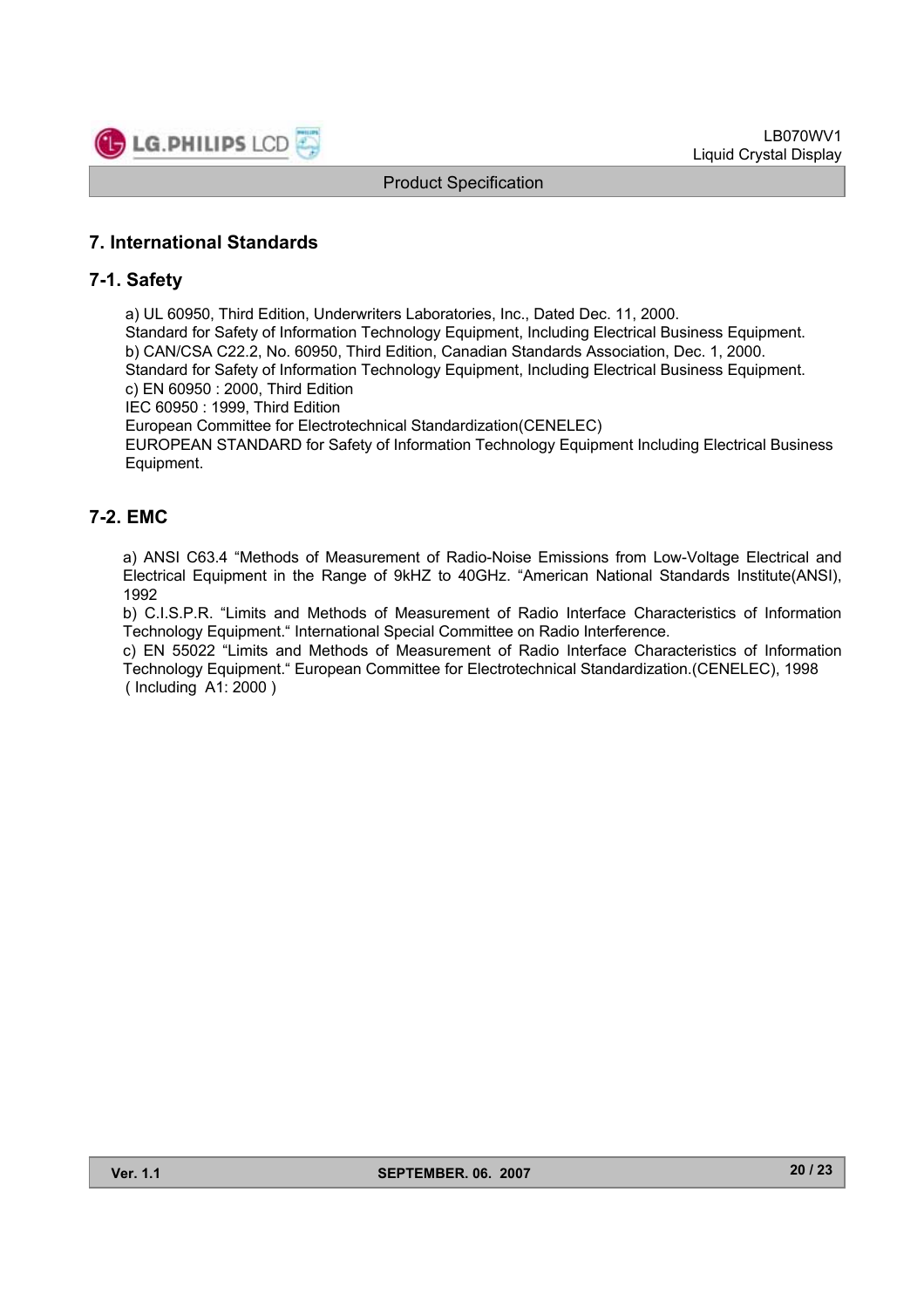

### **8. Packing**

### **8-1. Designation of Lot Mark**

a) Lot Mark



A,B,C : SIZE(INCH) D : YEAR

E : MONTH F ~ M : SERIAL NO.

**Note** 

#### 1. YEAR

| Year | 2001 | 2002 | 2003 | 2004 | 2005 | 2006 | 2007 | 2008 | 2009 | 2010 |
|------|------|------|------|------|------|------|------|------|------|------|
| Mark |      | -    |      |      |      |      |      |      |      |      |

2. MONTH

| Month | Jan | Feb | Mar | Apr | Mav | Jun | Jul | Aug | Sep | Oct | Nov | Dec |
|-------|-----|-----|-----|-----|-----|-----|-----|-----|-----|-----|-----|-----|
| Mark  |     |     |     |     |     |     |     |     |     |     | −   |     |

b) Location of Lot Mark

Serial No. is printed on the label. The label is attached to the backside of the LCD module. This is subject to change without prior notice.

### **8-2. Packing Form**

- a) Package quantity in one box : 36 pcs
- b) Box Size(mm) : 475(L)×348(W)×182(H)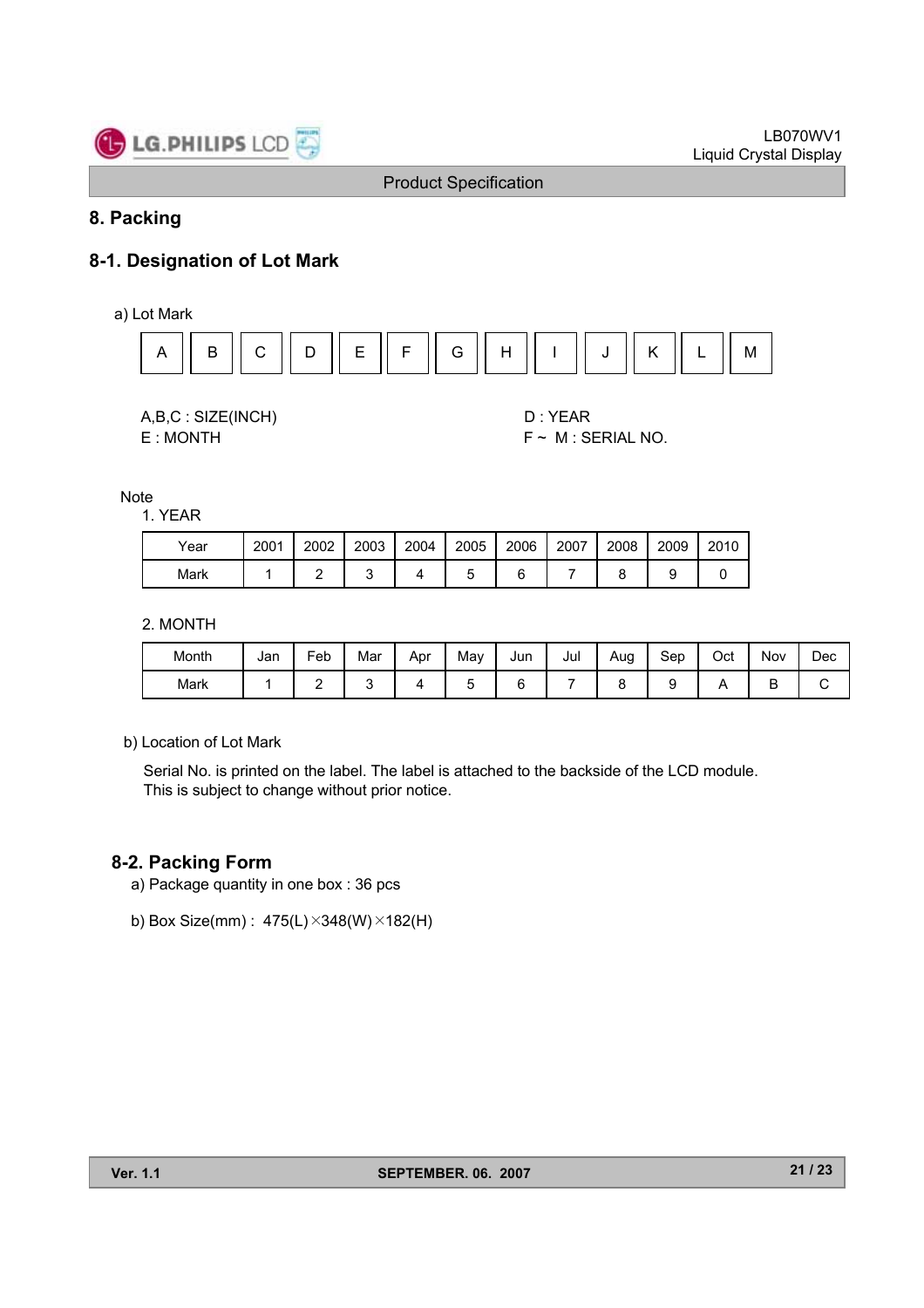

### **9. PRECAUTIONS**

Please pay attention to the followings when you use this TFT LCD module.

### **9-1. MOUNTING PRECAUTIONS**

- (1) You must mount a module using holes arranged in four corners or four sides.
- (2) You should consider the mounting structure so that uneven force (ex. Twisted stress) is not applied to the module. And the case on which a module is mounted should have sufficient strength so that external force is not transmitted directly to the module.
- (3) Please attach the surface transparent protective plate to the surface in order to protect the polarizer. Transparent protective plate should have sufficient strength in order to the resist external force.
- (4) You should adopt radiation structure to satisfy the temperature specification.
- (5) Acetic acid type and chlorine type materials for the cover case are not desirable because the former generates corrosive gas of attacking the polarizer at high temperature and the latter causes circuit break by electro-chemical reaction.
- (6) Do not touch, push or rub the exposed polarizers with glass, tweezers or anything harder than HB pencil lead. And please do not rub with dust clothes with chemical treatment. Do not touch the surface of polarizer for bare hand or greasy cloth.(Some cosmetics are detrimental
- to the polarizer.) (7) When the surface becomes dusty, please wipe gently with absorbent cotton or other soft materials like
- chamois soaks with petroleum benzene. Normal-hexane is recommended for cleaning the adhesives used to attach front / rear polarizers. Do not use acetone, toluene and alcohol because they cause chemical damage to the polarizer.
- (8) Wipe off saliva or water drops as soon as possible. Their long time contact with polarizer causes deformations and color fading.
- (9) Do not open the case because inside circuits do not have sufficient strength.

### **9-2. OPERATING PRECAUTIONS**

- (1) The spike noise causes the mis-operation of circuits. It should be lower than following voltage :  $V=\pm 200$ mV(Over and under shoot voltage)
- (2) Response time depends on the temperature.(In lower temperature, it becomes longer.)
- (3) Brightness depends on the temperature. (In lower temperature, it becomes lower.) And in lower temperature, response time(required time that brightness is stable after turned on) becomes longer.
- (4) Be careful for condensation at sudden temperature change. Condensation makes damage to polarizer or electrical contacted parts. And after fading condensation, smear or spot will occur.
- (5) When fixed patterns are displayed for a long time, remnant image is likely to occur.
- (6) Module has high frequency circuits. Sufficient suppression to the electromagnetic interference shall be done by system manufacturers. Grounding and shielding methods may be important to minimized the interference.